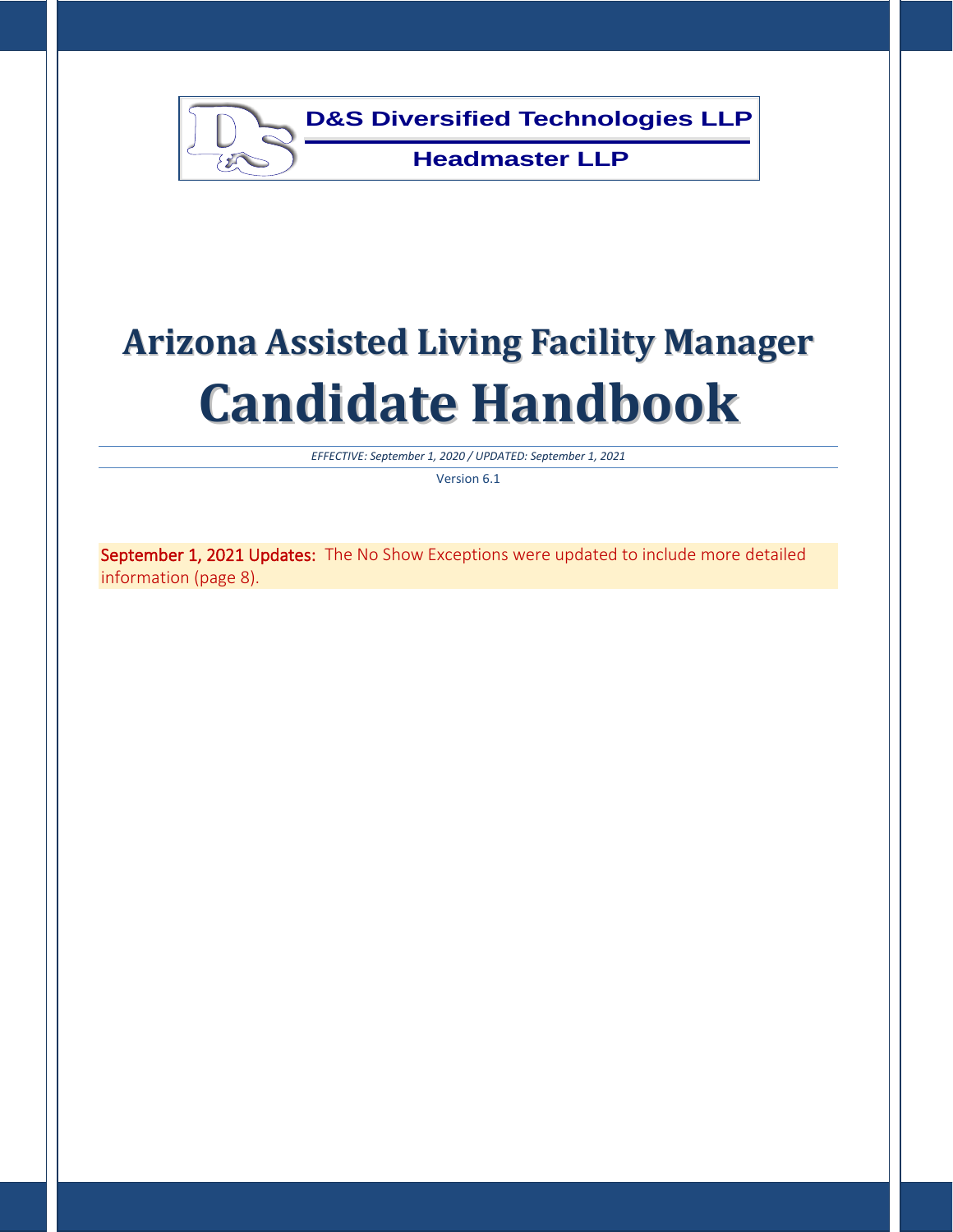This page intentionally left blank.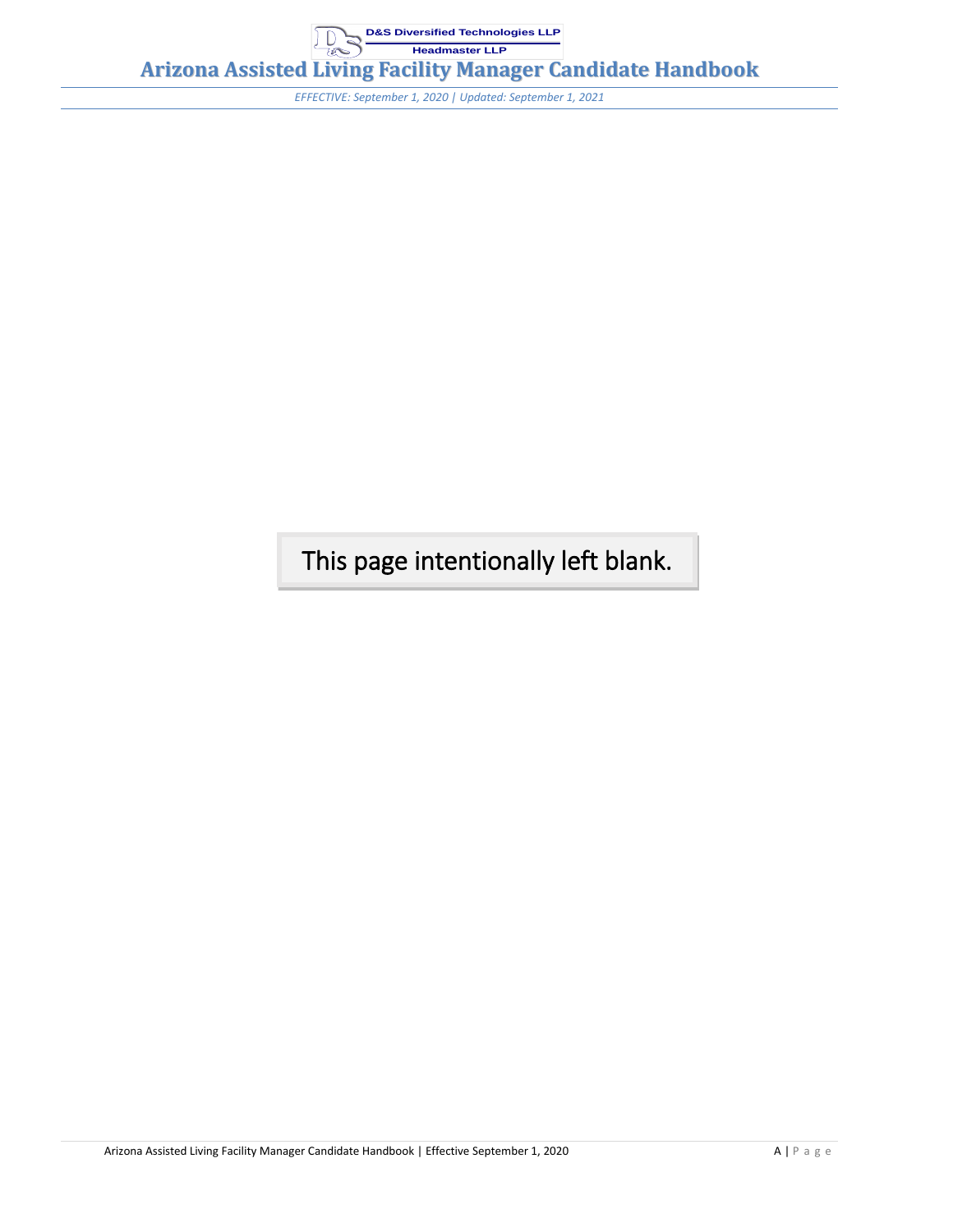**Arizona Assisted Living Facility Manager Candidate Handbook**

*EFFECTIVE: September 1, 2020 | Updated: September 1, 2021*

# **Contact Information**

| Questions regarding testing process, test scheduling and eligibility to test:<br>(800) 393-8664                                                                                                                       |                                                                               |        |                         |  |  |  |
|-----------------------------------------------------------------------------------------------------------------------------------------------------------------------------------------------------------------------|-------------------------------------------------------------------------------|--------|-------------------------|--|--|--|
| <b>Questions about the Assisted Living Facility Caregiver/Manager Registry:</b><br>(800) 393-8664                                                                                                                     |                                                                               |        |                         |  |  |  |
|                                                                                                                                                                                                                       | <b>Questions about Assisted Living Facility Manager Completion of Course:</b> |        | (602) 364-2374          |  |  |  |
| <b>Headmaster, LLP</b><br>PO Box 6609<br>Helena, MT 59604-6609                                                                                                                                                        | <b>Monday through Friday</b><br>$8:00AM - 6:00PM$ (MST)                       |        | Phone #: (800) 393-8664 |  |  |  |
| Email: hdmaster@hdmaster.com<br>Web Site: www.hdmaster.com                                                                                                                                                            |                                                                               | Fax #: | (406) 442-3357          |  |  |  |
| <b>Arizona Board of Examiners of</b><br><b>Nursing Care Institution</b><br><b>Administrators and Assisted Living</b><br><b>Facility Managers (NCIA/ALFM)</b><br>1740 W. Adams Street, Suite 2490<br>Phoenix, AZ 85007 | <b>Monday through Friday</b><br>$8:00AM - 5:00PM$                             |        | Phone #: (602) 364-2374 |  |  |  |
| Fmail:<br>information@aznciaboard.us<br>Web Site:<br>http://www.aznciaboard.us/                                                                                                                                       |                                                                               |        |                         |  |  |  |

# **Table of Contents**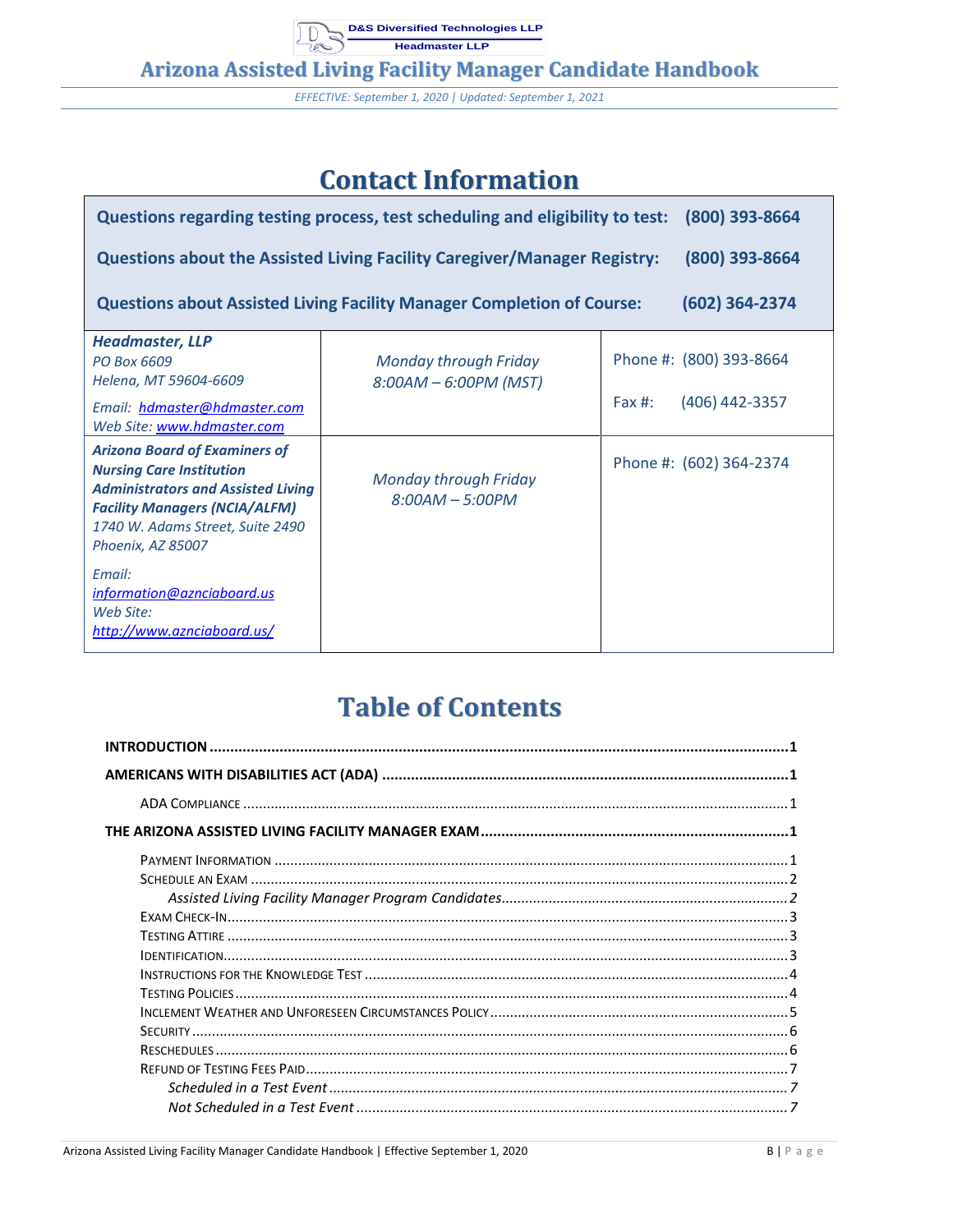## **Arizona Assisted Living Facility Manager Candidate Handbook**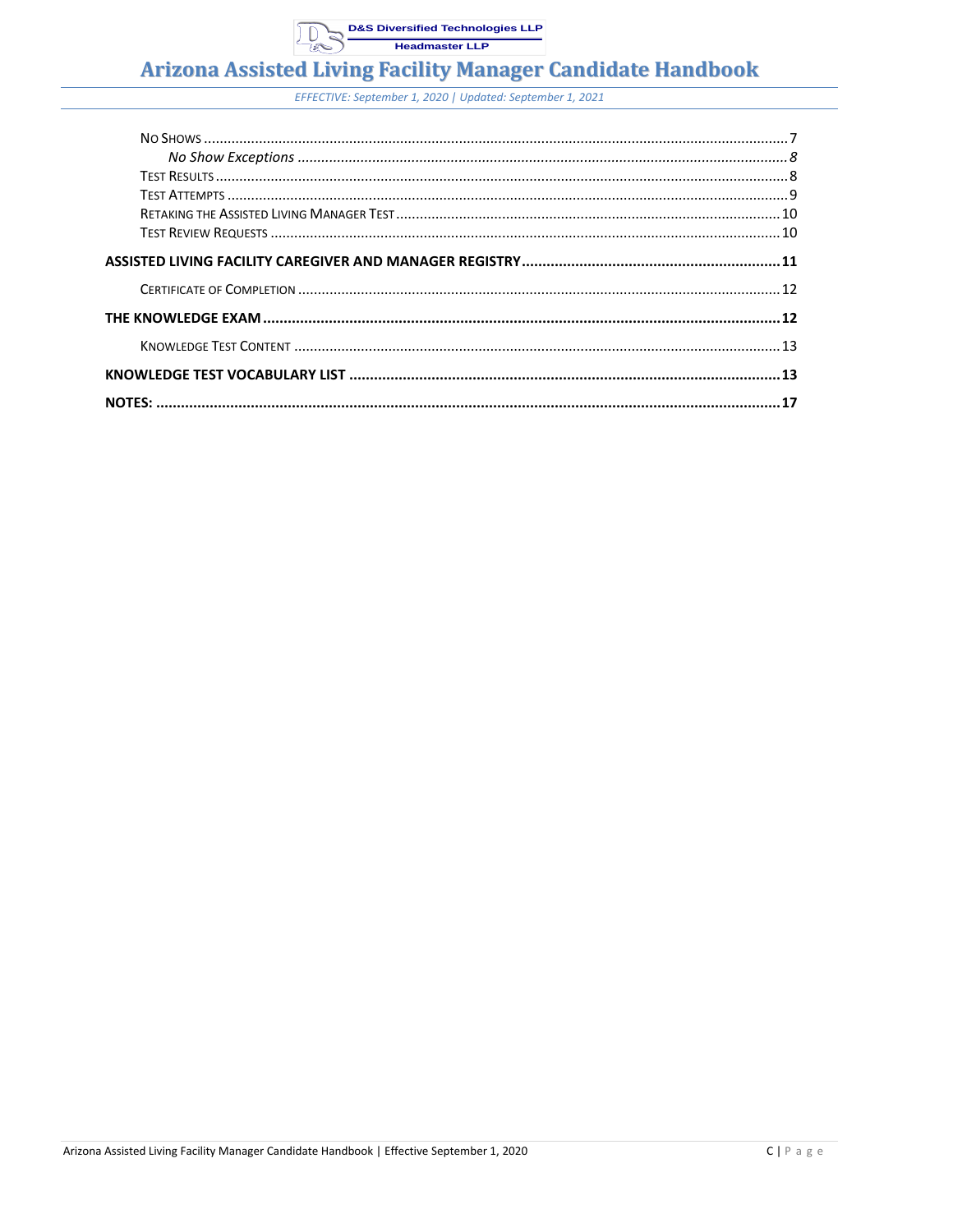**D&S Diversified Technologies LLP Headmaster LLP Arizona Assisted Living Facility Manager Candidate Handbook**

*EFFECTIVE: September 1, 2020 | Updated: September 1, 2021*

## <span id="page-4-0"></span>**Introduction**

The purpose of the Arizona Assisted Living Facility Manager competency evaluation program is to ensure candidates seeking to be Assisted Living Facility Managers in Arizona understand the State standards and demonstrate entry level knowledge sufficient to perform the job of an Assisted Living Facility Manager.

This handbook describes the process of taking the Arizona Assisted Living Facility Manager competency test and is designed to help prepare candidates for testing. The Assisted Living Facility Manager competency test is a 50 question multiple-choice knowledge test. Candidates must pass the knowledge test and meet all requirements of the Arizona Board of Examiners of Nursing Care Institution Administrators and Assisted Living Facility Managers (NCIA/ALFM) for successful completion of the Arizona Assisted Living Facility Manager course.

The Arizona NCIA/ALFM Board of Examiners has approved Headmaster, LLP to provide knowledge tests and scoring services for the Assisted Living Facility Manager knowledge test. For questions not answered in this handbook please contact D&S Diversified Technologies (D&SDT)-Headmater at (800)393-8664 or go to the Arizona [Assisted Living Facility Manager](https://hdmaster.com/testing/othertesting/AZ_alm/AZ_ALM_Home.htm) webpage at [www.hdmaster.com.](http://www.hdmaster.com/)

The information in this handbook will help you prepare for your examination and should be kept for future reference.

## <span id="page-4-1"></span>**Americans with Disabilities Act (ADA)**

#### <span id="page-4-2"></span>*ADA Compliance*

If you have a qualified disability, you may request special accommodations for examination. Accommodations must be approved by the Arizona NCIA/ALFM Board of Examiners in advance of examination. The request for [ADA Accommodation Form 1404AF](https://hdmaster.com/testing/othertesting/AZ_alm/afformpages/afforms/Fillable%201404AF_ADA_REQUEST.pdf) is available on the Arizona Manager webpage under the Candidate Forms column.

This form must be submitted to D&SDT-Headmaster with required documentation listed on the second page of the ADA application in order to be reviewed for a special accommodation.

## <span id="page-4-3"></span>**The Arizona Assisted Living Facility Manager Exam**

#### <span id="page-4-4"></span>*Payment Information*

| <b>Exam Description</b>  | <b>Price</b> |
|--------------------------|--------------|
| Knowledge Test or Retake | \$125        |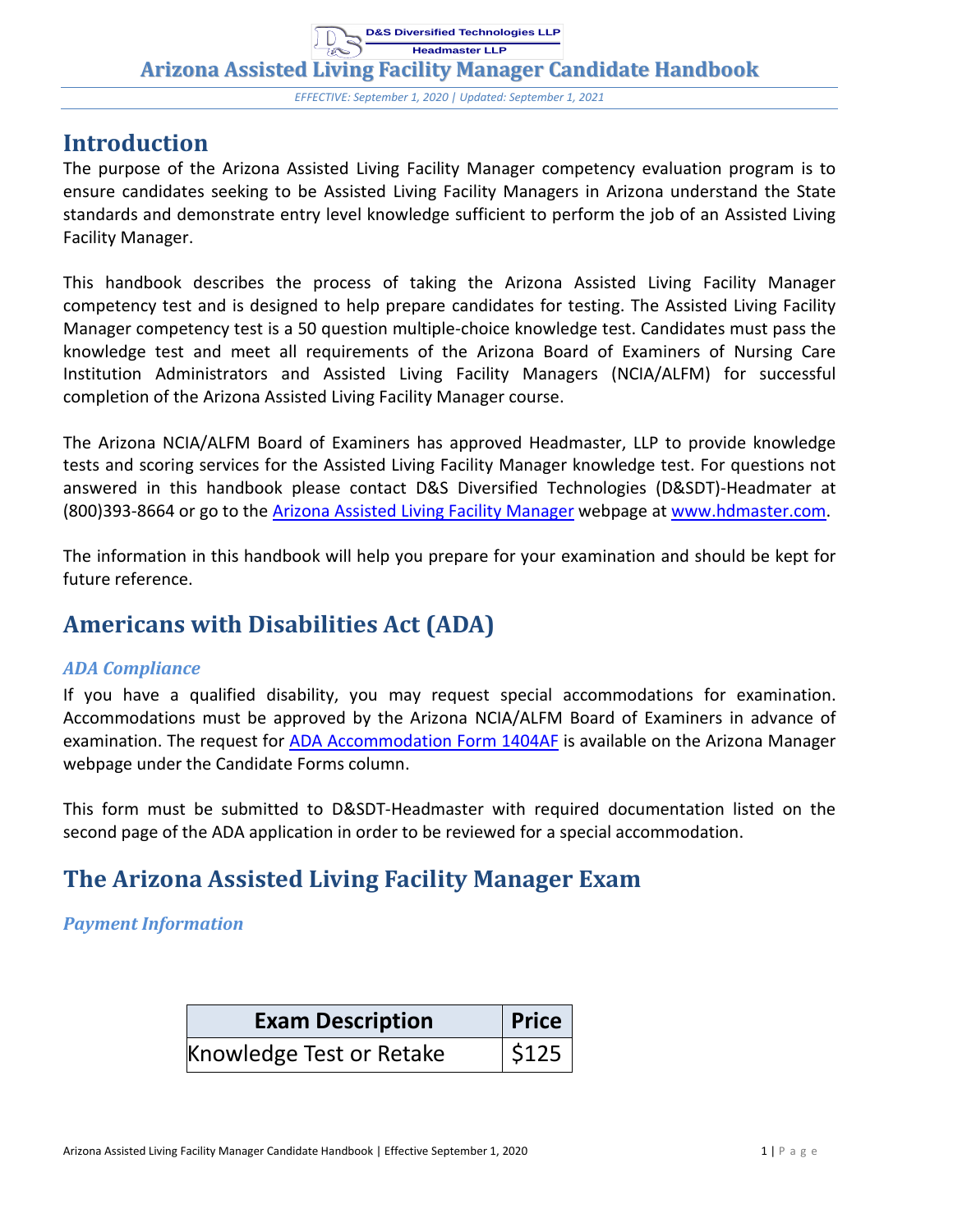**Arizona Assisted Living Facility Manager Candidate Handbook**

*EFFECTIVE: September 1, 2020 | Updated: September 1, 2021*

#### <span id="page-5-0"></span>*Schedule an Exam*

In order to schedule an examination date, candidates must have successfully completed an Arizona NCIA/ALFM Board of Examiners approved Assisted Living Facility Manager training program. In addition, all Assisted Living Facility Manager exam candidates must be registered with D&SDT-Headmaster by their training program.

#### <span id="page-5-1"></span>*Assisted Living Facility Manager Program Candidates*

Your training program will enter your initial training information into the WebETest© database. Your training program/instructor will verify the name entered into WebETest© against the identification you will present when you sign in at a test event. **Your ID must be a US government issued, photo bearing ID.** You should receive a verification form during your training to sign, attesting to the fact that there is an exact match. If you discover your ID name doesn't match your name as listed in WebETest©, please call D&SDT-Headmaster at (800)393-8664. Once your instructor or training program enters the date you successfully complete training into WebETest©, you may schedule your exam date online at D&SDT-Headmaster's Arizona Assisted Living Facility Manager webpage by clicking on **Schedule/Reschedule** under the "Candidate Forms" column with your secure Test ID# and Pin# provided to you by your training program or from D&SDT-Headmaster at (800)393-8664.

Securely processed Visa or MasterCard credit card or debit card information is required when scheduling online. After paying, you will be able to schedule and/or reschedule up to 1 full business day prior to a scheduled test date of your choice and receive your test confirmation notification online or on the screen while you are logged in. You may login with any Internet connected device.

To change or reschedule your test date, click on **Schedule/Re-Schedule** under the "Candidate Forms" column, and log in with your secure Test ID# and Pin# to update no less than 1 full business day before your scheduled test date. If you are unable to schedule/reschedule on-line, please call D&SDT-Headmaster at (800)393-8664 for assistance.

*Candidates who self-schedule online, or those scheduled by their training programs, will receive their test confirmation at the time they are scheduled.*

You may also schedule a test date by mailing to Headmaster a paper [Scheduling](https://hdmaster.com/testing/othertesting/AZ_alm/afformpages/afforms/1402AF.pdf) and Payment Form [1402AF,](https://hdmaster.com/testing/othertesting/AZ_alm/afformpages/afforms/1402AF.pdf) indicating your test date choices along with your payment *made payable to* **Headmaster** (money order, cashier's check, facility check, Visa or MasterCard). No personal checks or cash are accepted.

Complete your Scheduling and Payment Form 1402AF by including first and second date choices for your testing. Please keep in mind we need lead time to prepare tests. Therefore, we cannot schedule you for a test date if we do not receive your form at least eight business days prior to your requested test date. Saturdays, Sundays and Holidays are not counted as business days. All D&SDT-Headmaster forms can be found on the [Arizona Manager](https://hdmaster.com/testing/othertesting/AZ_alm/AZ_ALM_Home.htm) webpage.

*Please note: Forms with missing information, payment or signatures will be returned to the candidate.*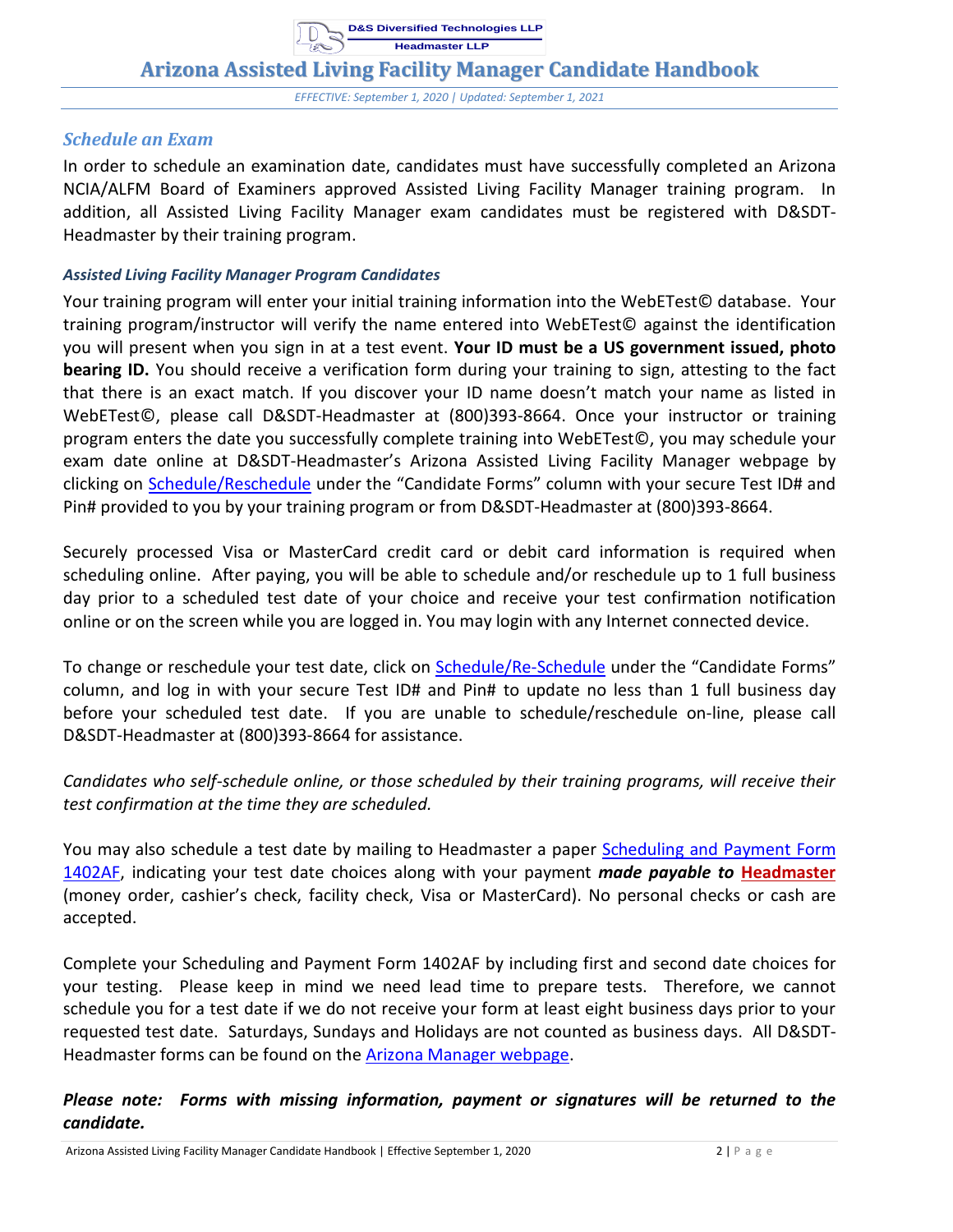#### **Arizona Assisted Living Facility Manager Candidate Handbook**

*EFFECTIVE: September 1, 2020 | Updated: September 1, 2021*

If you fax your Headmaster forms, a credit card payment is required and a \$5 Priority Fax Service Fee applies. If we are able to schedule you to test within 8 business days of your requested test date a \$15 Express Service Fee and/or a \$39.50 Overnight Express Shipping Fee per candidate may apply. We do not accept personal checks or cash for testing fees. We accept Money Orders, Cashier's Checks, Facility Checks, MasterCard or Visa cards.

You can also view your [confirmation](https://www.dandsdiversifiedtech.com/cgi-bin/CGIRegMaster/login?StateAbbrv=AF&logtype=Schedule) notice any time by logging into your WebETest© account with your secure Test ID# and Pin#. You should have received your Test ID and PIN#'s from your training program, or you may call D&SDT-Headmaster at (800)393-8664.

#### **D&SDT-HEADMASTER does not send postal mail test confirmation letters to candidates.**

Many training programs host and pre-schedule in-facility test dates for their graduating students. Your program/instructor will have informed you if this is the case. Prior to scheduling a test, verify with your instructor if the training program has already scheduled your test. [Regional test](https://www.dandsdiversifiedtech.com/cgi-bin/CGIRegMaster/schedule?StateAbbrv=AF) seats are open to all candidates. Regional test dates are posted on the Arizona Manager webpage by clicking on the "Three Month Test Schedule" or "Printer Friendly Test Schedule" under the Candidate Forms column. Be sure to read the important notes at the top of the first calendar.

If you have any questions regarding your test scheduling, call D&SDT-Headmaster at (800)393-8664, Monday through Friday 8:00AM to 6:00PM Mountain Standard time.

When a candidate is scheduled by D&SDT-Headmaster, we will notify the candidate via email of their test date and time. If you do not receive an email from D&SDT-Headmaster within 5 business days of sending us your scheduling request and payment, call us immediately or if after business hours, leave us a message on the answering machine at (800)393-8664.

#### <span id="page-6-0"></span>*Exam Check-In*

You need to arrive at your confirmed test site between 20 to 30 minutes before your exam is scheduled to start. (*For example*: If your test start time is 8:00AM – you need to be at the test site for check-in no later than 7:30 to 7:40AM.) If you arrive late, you will not be allowed to test.

#### <span id="page-6-1"></span>*Testing Attire*

<span id="page-6-2"></span>There is not a mandated dress code, however, please dress appropriately (no revealing clothing).

#### *Identification*

You must bring a **US GOVERNMENT ISSUED, PHOTO-BEARING FORM OF IDENTIFICATION**. Examples of the forms of US government issued, photo ID's that are acceptable are:

- Driver's License *(Arizona Driver's License must be issued after January 1, 1997)*
- State issued Identification Card *(Arizona State ID must be issued after January 1, 1997)*
- US Passport (Foreign Passports *are not* acceptable unless it includes a US Visa)
- Military Identification Card (that meets all requirements)
- Alien Registration Card (that meets all requirements)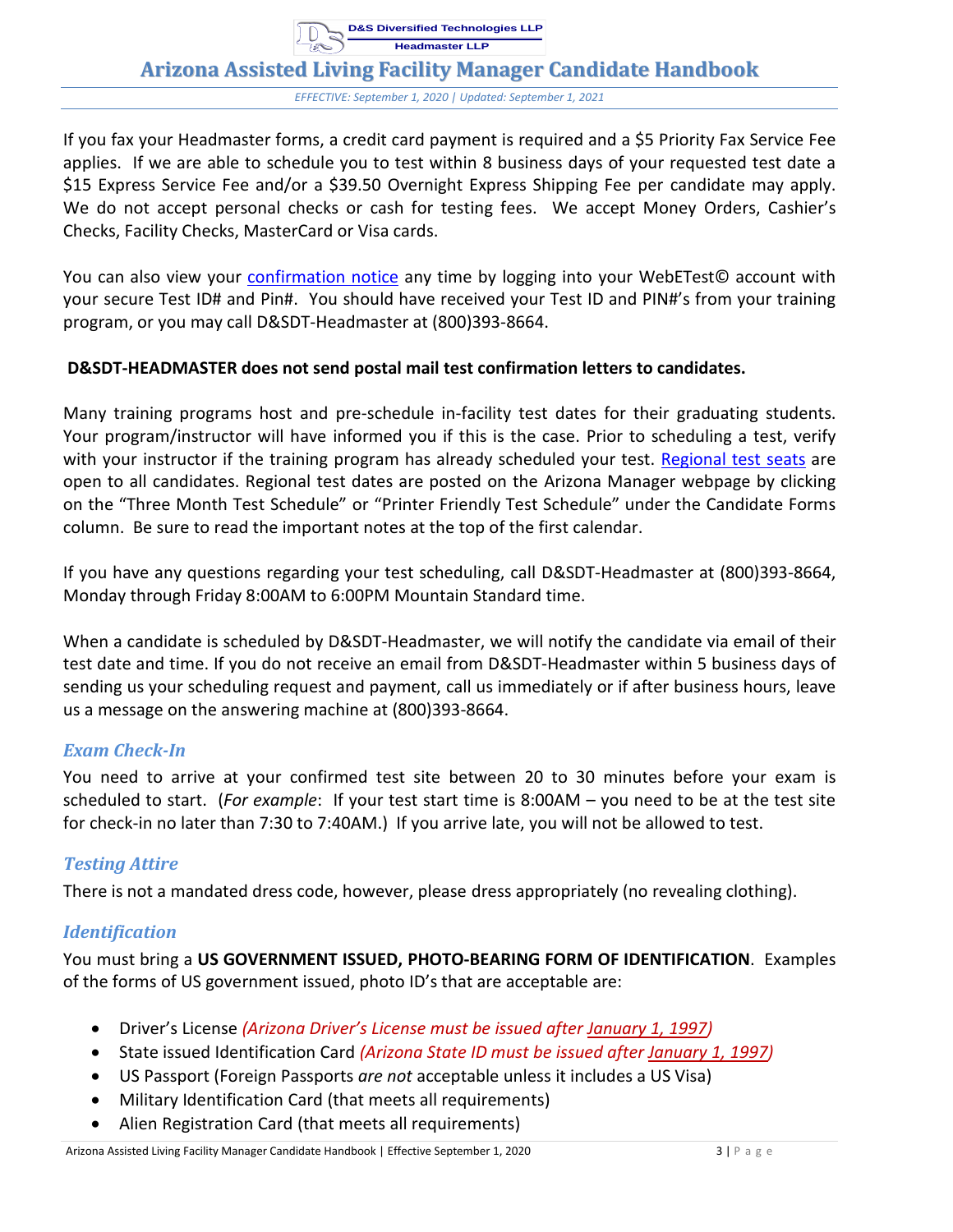**Arizona Assisted Living Facility Manager Candidate Handbook**

*EFFECTIVE: September 1, 2020 | Updated: September 1, 2021*

- Tribal Identification Card (that meets all requirements)
- Work Authorization Card (that meets all requirements)

*Please note: A driver's license or state-issued ID card that has a hole punched in it is NOT VALID and will not be accepted as an acceptable form of ID. You will not be admitted for testing and you will be considered a NO SHOW. You will forfeit your testing fees and have to pay for another exam date.*

The **FIRST** and **LAST** names listed on the ID presented to the RN Test Observer during sign-in at your test event *MUST EXACTLY MATCH* the FIRST and LAST names that were entered in the AZ Assisted Living Manager database by your training program. You may call D&SDT-Headmaster at (800)393- 8664 to confirm that your name of record matches your US government issued ID, or log in to the AZ Manager [webpage](https://www.dandsdiversifiedtech.com/cgi-bin/CGIRegMaster/login?StateAbbrv=AF&logtype=Schedule) using your secure Test ID# and PIN# to check on or change your demographic information.

It is recommended that you print out, read and bring your test confirmation notice with you on your test day, although it is not required for test admission*.*

*Please note: You will not be admitted for testing if you do not bring proper ID, your ID is invalid (\*see note above) or if your FIRST and LAST printed names on your US government issued photo ID do not match your current name of record. You will be considered a NO SHOW. You will forfeit your testing fees and have to pay for another exam date.*

You may be required to re-present your ID when you enter the knowledge test room. Please keep your ID with you during the entire exam day.

#### <span id="page-7-0"></span>*Instructions for the Knowledge Test*

Test instructions for the knowledge test will be provided in written format in the waiting area when you sign-in for your test.

These instructions detail the process and what you can expect during your exam. Please read the instructions *before* entering the knowledge test room. The instructions will be left in the waiting area during testing for you to refer to throughout your time at the test site. The RN Test Observer and Knowledge Test Proctor will ask you questions about the instructions you read when you enter the knowledge test room.

These instructions are also available on the Arizona Manager webpage under the "Proctor Forms" column, [Knowledge Test Instructions](https://hdmaster.com/testing/othertesting/AZ_alm/afformpages/afforms/Arizona%20Assisted%20Living%20Facility%20Manager%20WebETest%20NEW.pdf) for you to review in advance of your test date.

#### <span id="page-7-1"></span>*Testing Policies*

The following policies are observed at each test site—

• Plan to be at the test site up to four (4) hours as you may be rotated through the testing process depending on the number of candidates testing.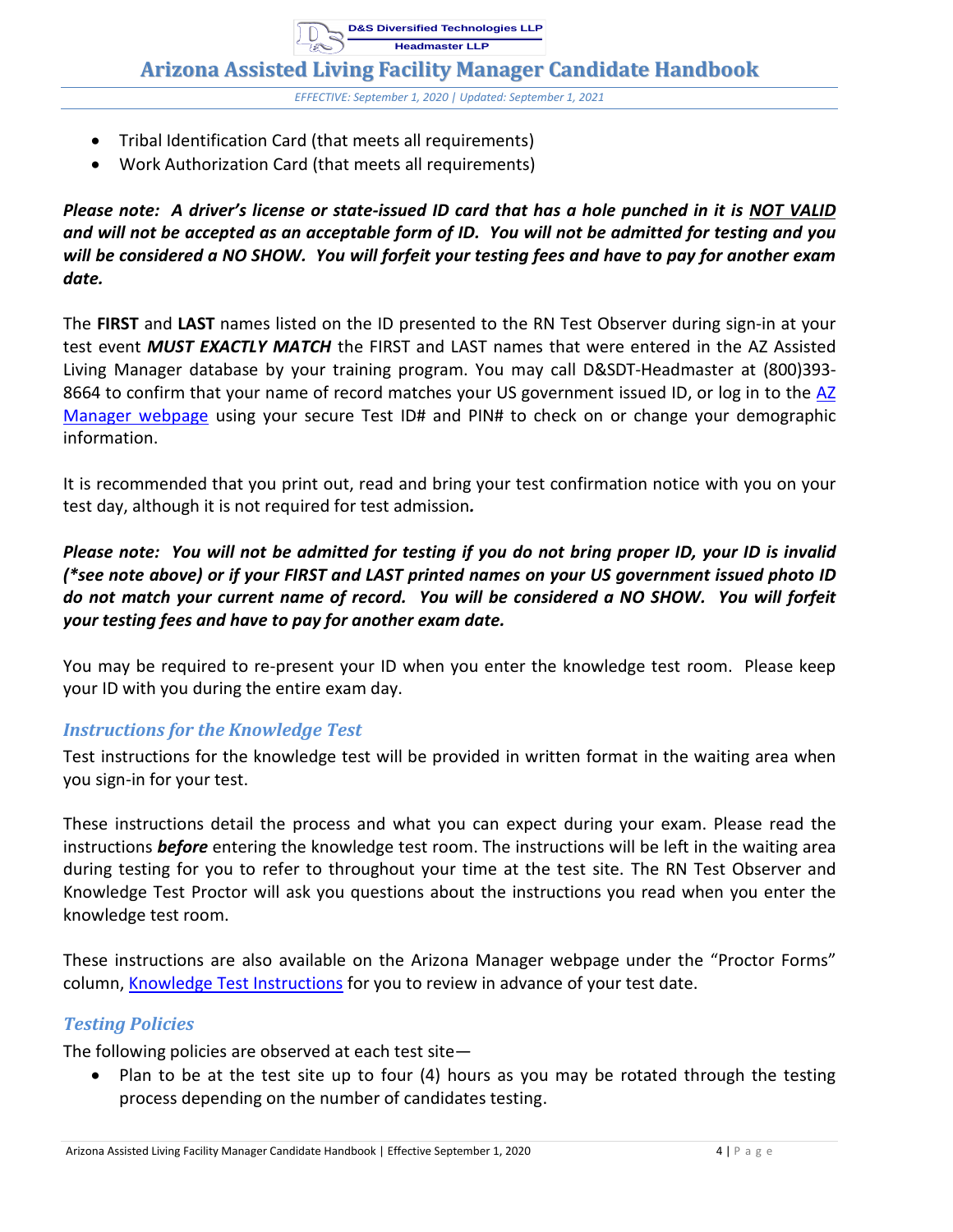**D&S Diversified Technologies LLP**

**Headmaster LLP**

#### **Arizona Assisted Living Facility Manager Candidate Handbook**

*EFFECTIVE: September 1, 2020 | Updated: September 1, 2021*

- If you arrive late for your confirmed exam (you need to be at the test site to check in at least 20 to 30 minutes before your scheduled start time – if your test start time is 8:00AM, you need to be at the test site by 7:40AM at the latest), you will not be admitted to the exam and any exam fees paid *will NOT be refunded*.
- If you do not bring valid and appropriate US government issued, photo ID, you will not be admitted to the exam and any exam fees paid *will NOT be refunded*.
- **If the FIRST and LAST printed names on your ID do not match your current name of record, you will not be admitted to the exam** and any exam fees paid *will NOT be refunded*.
- If you NO SHOW for your exam day, any test fees paid *will NOT be refunded*. You must re-pay your testing fees on-line in your own record using your ID and PIN# or submit Form 1402AF (Scheduling and Payment Form) to schedule another exam date.
- Cell phones, smart watches, fitness monitors, electronic recording devices, Bluetoothconnected devices and personal items (such as briefcases, large bags, study materials, extra books, or papers) are not permitted to be on or near you in the testing room. You will be informed by the testing team of the designated area to place your personal items and electronic devices and you are to collect these items when you complete your test(s).
- All electronic devices must be **turned off**. Any smart watches or fitness monitors must be removed from your wrist.
- Anyone caught using any type of electronic recording device during testing will be removed from the testing room(s), forfeit all testing fees, reported to your training program and will not be permitted to test for 6 months. You may, however, use personal devices during your free time in the waiting area.
- You are encouraged to bring a jacket, snack, drink or study material to have while waiting to test.
- No translation dictionaries are allowed, either paper format or electronic.
- You may not remove any notes or other materials from the testing room.
- You are not permitted to eat, drink, smoke, use e-cigarettes or vape during the exam.
- You are not allowed to leave the testing room once the exam has begun *for any reason*. If you do leave during your test event, you will not be allowed back into the testing room to finish your exam.
- If you are discovered causing a disturbance of any kind, engaging in any kind of misconduct or try to take any notes or testing materials from the testing room, you will be dismissed from the exam and reported to your training program.
- Test sites, RN Test Observers and Knowledge Test Proctors are not responsible for candidate personal belongings at the test site.
- No visitors, guests, pets (including companion animals) or children are allowed.
- *Please review this Arizona Assisted Living Facility Manager Candidate Handbook before your test day for any updates to testing and/or policies.*

#### <span id="page-8-0"></span>*Inclement Weather and Unforeseen Circumstances Policy*

If an exam date is cancelled due to weather or other unforeseen circumstances, D&SDT-Headmaster staff will make every effort to contact you using the contact information we have on file to reschedule you, for no charge, to a mutually agreed upon new test date. Therefore, you must keep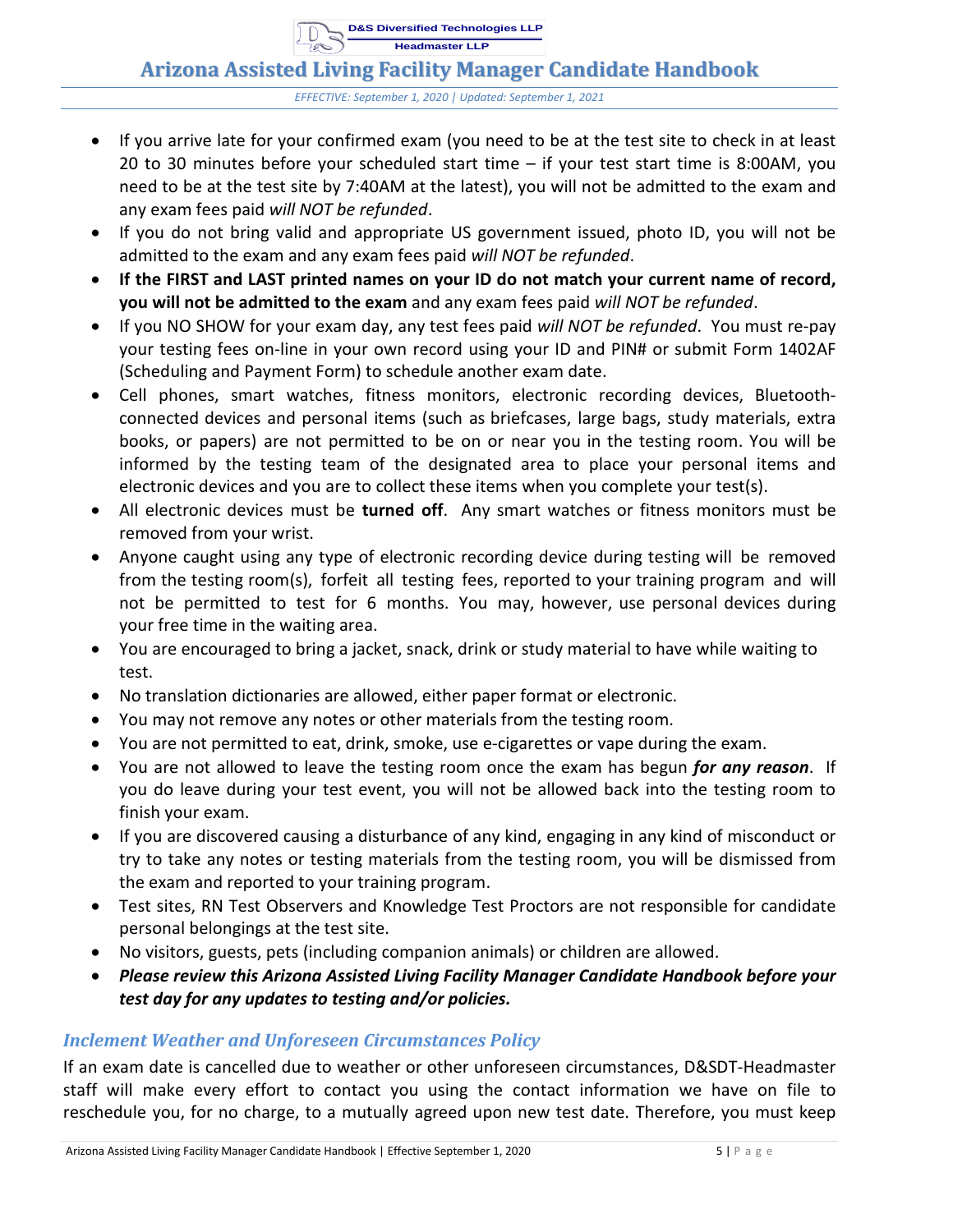**Arizona Assisted Living Facility Manager Candidate Handbook**

*EFFECTIVE: September 1, 2020 | Updated: September 1, 2021*

your contact information up to date in case we need to contact you. See more information under No Show Exceptions.

#### <span id="page-9-0"></span>*Security*

If you refuse to follow directions, use abusive language or disrupt the examination environment, your test will be stopped and scored as a failed test. You will be dismissed from the testing room and will forfeit any testing fees paid and a report of your behavior will be given to your training program. You will not be allowed to retest for a minimum period of six (6) months.

Anyone who removes or tries to remove test material or takes notes or information from the test site will be reported to their training program and is subject to prosecution to the full extent of the law. Your test will be scored as a failed test and you will forfeit any testing fees paid. You will not be allowed to retest for a minimum period of six (6) months. You will need to obtain permission from your training program in order to be eligible to test again.

If you give or receive help from anyone during testing (which also includes the use of any electronic recording devices such as cell phones, smart watches, or navigating to other browsers/sites during an electronic exam, etc.), your test will be stopped, you will be dismissed from the testing room and your test will be scored as a failed test. You will forfeit any testing fees paid. You will be reported to your training program and you will need to obtain permission from your training program in order to be eligible to test again.

#### <span id="page-9-1"></span>*Reschedules*

All candidates are entitled to *one* free reschedule any time up until **one (1) business day** preceding a scheduled test day, **excluding** Saturdays, Sundays and Holidays. Additional reschedules are subject to a \$35 fee that must be paid in full prior to a reschedule taking place.

If you must reschedule your exam date, please do so as soon as possible. You may reschedule an exam date at the Arizona Manager webpage by clicking on [Schedule/Reschedule](https://www.dandsdiversifiedtech.com/cgi-bin/CGIRegMaster/login?StateAbbrv=AF&logtype=Schedule) and logging in with your Social Security Number or Test ID and Pin#[.](http://wi.tmuniverse.com/)

• Example: If you are scheduled to take your exam on a Saturday, Sunday or Monday, you would need to reschedule by close of business the Thursday before your scheduled exam. D&SDT-Headmaster is open until 6:00PM Mountain time.

| Scheduled test date is on a: | Reschedule by 6:00PM Mountain Standard Time on the previous: |
|------------------------------|--------------------------------------------------------------|
| Monday                       | The previous Thursday                                        |
| Tuesday                      | The previous Friday                                          |
| Wednesday                    | The previous Monday                                          |
| Thursday                     | The previous Tuesday                                         |
| Friday                       | The previous Wednesday                                       |
| Saturday                     | The previous Thursday                                        |
| Sunday                       | The previous Thursday                                        |

*Please note: Reschedules will not be granted less than one (1) full business day prior to a scheduled test date.*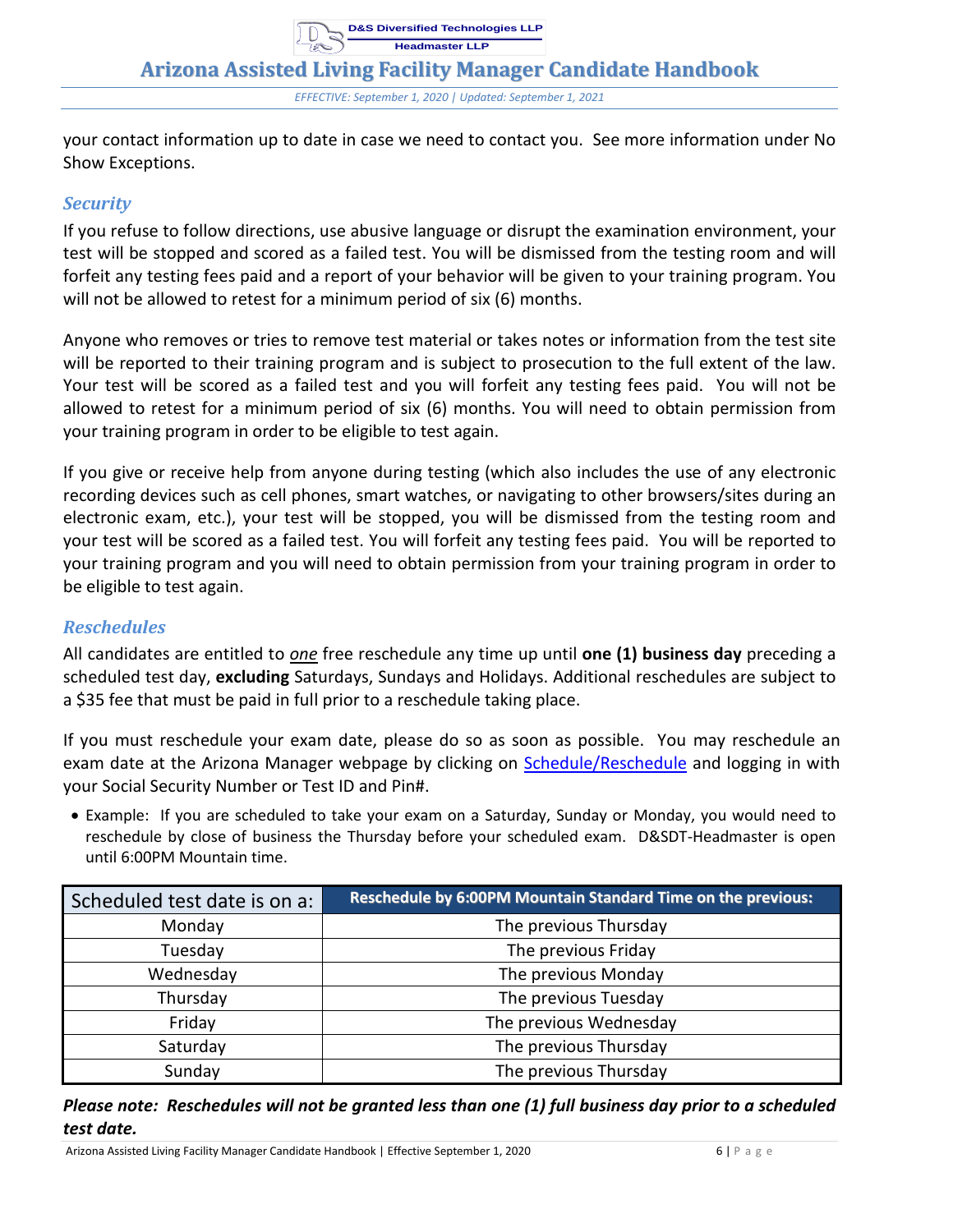**Arizona Assisted Living Facility Manager Candidate Handbook**

*EFFECTIVE: September 1, 2020 | Updated: September 1, 2021*

#### <span id="page-10-0"></span>*Refund of Testing Fees Paid*

Requesting a refund of testing fees paid is different than rescheduling a test date. Requesting a refund means that you are not interested in taking the Arizona Assisted Living Manager test at all.

#### <span id="page-10-1"></span>*Scheduled in a Test Event*

1) If you are scheduled in a test event, a refund request of testing fees paid must be made by filling out and submitting the [Refund Request Fillable Form](https://www.pdffiller.com/en/link_to_fill/619906959.htm) 1405 on D&SDT-Headmaster's main webpage at [www.hdmaster.com](http://www.hdmaster.com/) at least **one (1) full business day** prior to your scheduled test event (excluding Saturdays, Sundays and Holidays). No phone calls will be accepted.

Example: If you are scheduled to take your exam on a Saturday, Sunday or Monday, you would need to request a refund by filling out and submitting the Refund Request Fillable Form on the D&SDT-Headmaster main webpage at [www.hdmaster.com](http://www.hdmaster.com/) by close of business the Thursday before your scheduled exam. D&SDT-Headmaster is open until 6:00PM Mountain time.

- 2) Refund requests made in the required time frame qualify for a full refund of any testing fees paid minus a \$35 refund fee.
- 3) Refund requests must be made within thirty (30) days of payment of original testing fees with Headmaster. Any requests for refunds made beyond the 30 days of original payment of testing fees with Headmaster will not be issued.

#### <span id="page-10-2"></span>*Not Scheduled in a Test Event*

- 1) Refund requests must be made within thirty (30) days of original payment of testing fees with Headmaster. Any requests for refunds made beyond the 30 days of original payment of testing fees with Headmaster will not be issued.
- 2) A refund request of testing fees paid must be made by filling out and submitting the Refund [Request Fillable Form](https://www.pdffiller.com/en/link_to_fill/619906959.htm) 1405 on D&SDT-Headmaster's main webpage at [www.hdmaster.com.](http://www.hdmaster.com/) No phone calls will be accepted.
- 3) Refund requests made in the required time frame qualify for a full refund of any testing fees paid minus a \$35 refund fee

#### <span id="page-10-3"></span>*No Shows*

If you are scheduled for your exam and do not show up without notifying D&SDT-Headmaster at least one (1) full business day prior to your scheduled testing event, **excluding** Saturdays, Sunday, and Holidays, OR if you are turned away for lack of proper identification, or any other reason to deem you ineligible to test, you will be considered a **NO SHOW.** You will forfeit all fees paid and must submit a new testing fee to schedule yourself into a new test event.

These fees partially offset D&SDT-Headmaster cost incurred for services requested and resulting work that is performed. If a reschedule or refund request is not received before the one (1) full business day preceding a scheduled test event, excluding Saturdays, Sundays, and Holidays (see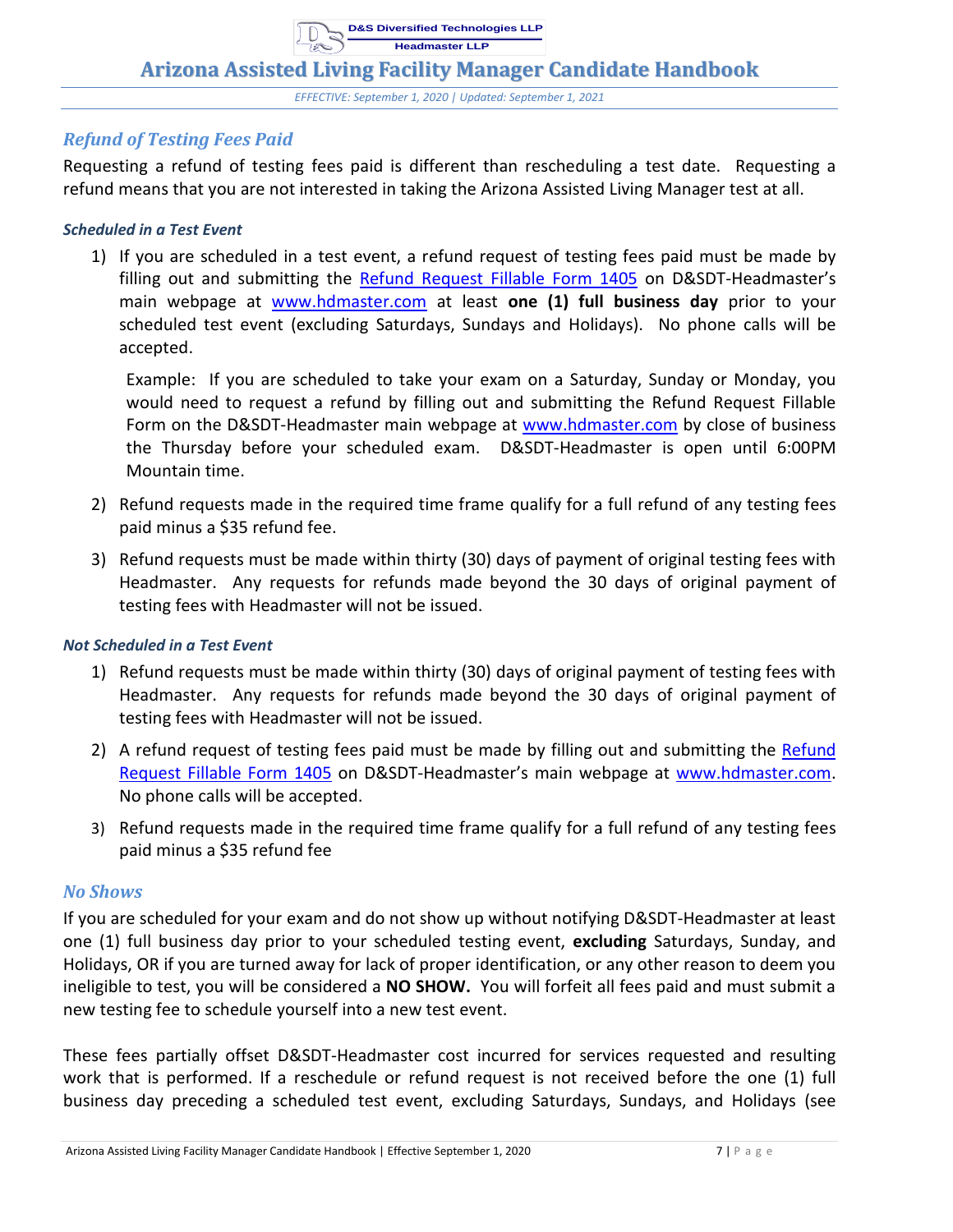**Arizona Assisted Living Facility Manager Candidate Handbook**

*EFFECTIVE: September 1, 2020 | Updated: September 1, 2021*

examples under Reschedules and Refund of Testing Fees Paid), a NO SHOW status will exist and you will forfeit your testing fees and must repay the full testing fee to secure a new test event.

#### <span id="page-11-0"></span>*No Show Exceptions*

Exceptions to the No Show status exist; if you are a No Show for any test component for any of the following reasons, a free reschedule will be authorized to the remitter of record providing **the required documentation is received within the appropriate time frames outlined below:**

- **Car breakdown or accident**: D&SDT-Headmaster must be contacted within one business day via phone call, fax or email and a tow bill, police report or other appropriate documentation must be submitted within **three (3) business days** of the exam date. If we do not receive proof within the 3-business day time frame you will have to pay as though you were a No Show.
- **Weather or road condition related issue:** D&SDT-Headmaster must be contacted within one business day via phone call, fax or email and a road report, weather report or other appropriate documentation must be submitted within **three (3) business days** of the exam date. If we do not receive proof within the 3-business day time frame you will have to pay as though you were a No Show.
- **Medical emergency or illness**: D&SDT-Headmaster must be contacted within one business day via phone call, fax or email and a doctor's note must be submitted within **three (3) business days** of the missed exam date**.** If we do not receive proof within the 3-business day time frame you will have to pay as though you were a No Show.
- **Death in the family**: D&SDT-Headmaster must be contacted within one business day via phone call, fax or email and an obituary for **immediate family only** submitted within **seven (7) business days** from a missed exam date. If we do not receive proof within the 7-business day time frame you will have to pay as though you were a No Show. (Immediate family includes parents, grand and great-grand parents, siblings, children, spouse or significant other.)

#### <span id="page-11-1"></span>*Test Results*

After you have completed the Knowledge Test, your test results will be officially scored and double checked. Official test results are available to you, and can be printed, after 6:00PM Mountain Standard time the day tests are scored. See instructions to access your test results online.

You will be emailed your test results to the email in your record after your test has been officially scored. Your device must have an RTF reader to open emailed test results.

#### **D&SDT-HEADMASTER does not send postal mail test result letters to candidates.**

To check your test results online, go to [Online Test Results](https://www.dandsdiversifiedtech.com/AF/AFCNA_LoginResults.html) under the "Candidate Forms" column on the Arizona Manager webpage.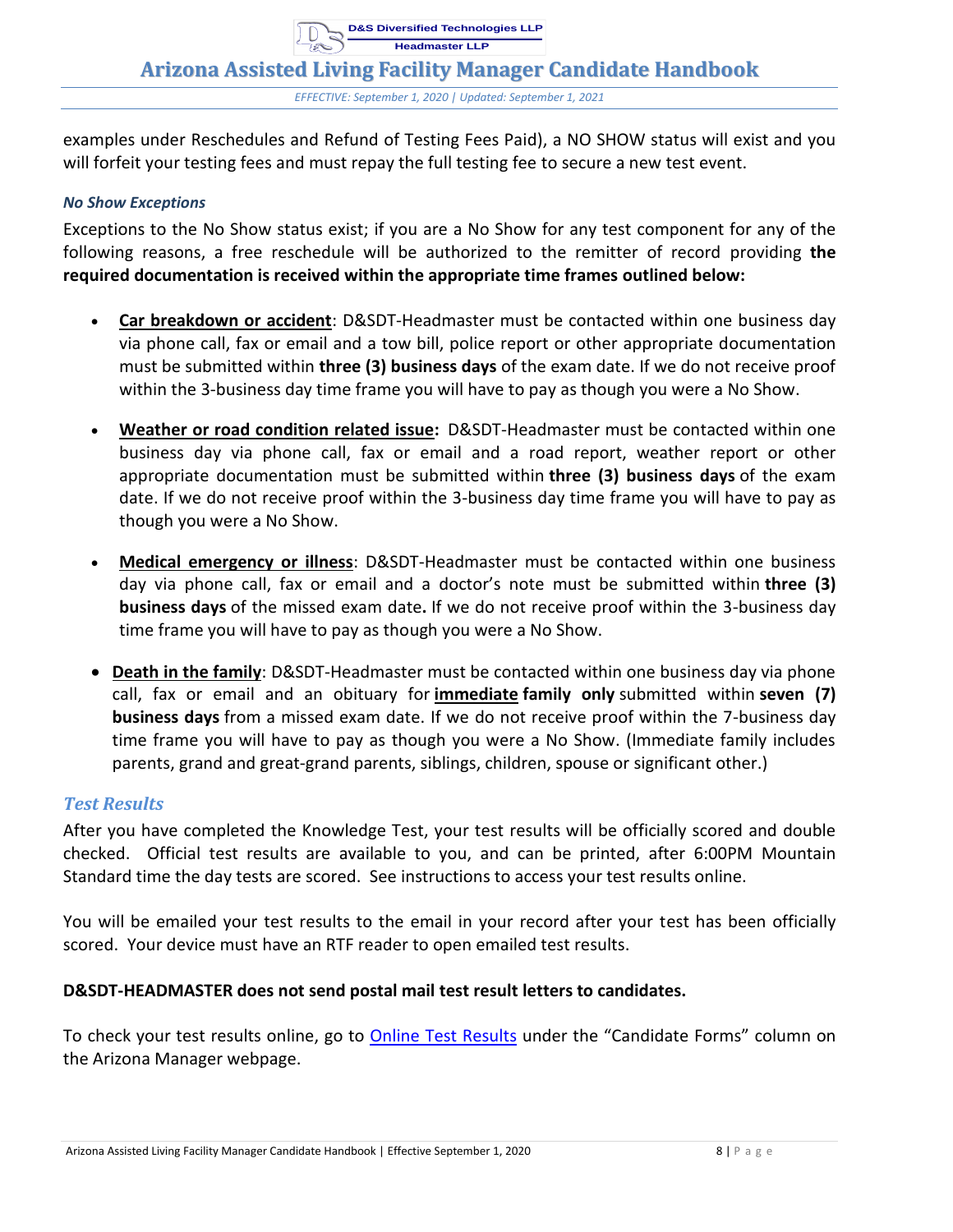**Arizona Assisted Living Facility Manager Candidate Handbook**

*EFFECTIVE: September 1, 2020 | Updated: September 1, 2021*

- 1) Type in your social security number
- 2) Type in your test date
- 3) Type in your birth date
- 4) Click on Submit Score Report Request

| <b>D&amp;S Diversified Technologies LLP</b>                  | Headmaster                                                                                                                                                                                                                                                                                                                                                                                                                                                                                                                                                                                                                                                                             |   |
|--------------------------------------------------------------|----------------------------------------------------------------------------------------------------------------------------------------------------------------------------------------------------------------------------------------------------------------------------------------------------------------------------------------------------------------------------------------------------------------------------------------------------------------------------------------------------------------------------------------------------------------------------------------------------------------------------------------------------------------------------------------|---|
| <b>Headmaster LLP</b>                                        | <b>Directions</b>                                                                                                                                                                                                                                                                                                                                                                                                                                                                                                                                                                                                                                                                      |   |
| PO Box 6609<br>Helena, MT 59604-6609<br>Phone: (800)393-8664 | To receive your online score report you must complete the fields as indicated below using the required formats. If you are certain that you have completed the fields correctly, and you do not receive a score report, it is<br>tests have not been scored. Electronic tests require 1 day for official scoring, while paper tests require 1 to 4 days depending on mail service. If you do not receive a score report, please return at a later date and subm<br>Important Note: Scores will be available after 6:00 PM mountain time on the day they are scored. (electronic tests are scored the next business day and paper tests scored within 3-5 business days after testing.) |   |
| Fax: (406)442-3357                                           | Required Login Fields                                                                                                                                                                                                                                                                                                                                                                                                                                                                                                                                                                                                                                                                  |   |
| <b>Score Report Login</b>                                    | Please enter your social security # or test ID 000000000<br>Please enter the fest date 12/31/2012 (mm/dd/yyyy)                                                                                                                                                                                                                                                                                                                                                                                                                                                                                                                                                                         |   |
|                                                              | Please enter your birthdate 01/01/1970 (mm/dd/yyyy)                                                                                                                                                                                                                                                                                                                                                                                                                                                                                                                                                                                                                                    |   |
|                                                              | Submit Score Report Request                                                                                                                                                                                                                                                                                                                                                                                                                                                                                                                                                                                                                                                            |   |
|                                                              | Copyright © 2011, D&S Diversified Technologies LLP, and Headmaster LLP, All rights reserved                                                                                                                                                                                                                                                                                                                                                                                                                                                                                                                                                                                            | 4 |
|                                                              |                                                                                                                                                                                                                                                                                                                                                                                                                                                                                                                                                                                                                                                                                        |   |

Or, you may access your results at the Arizona Manager webpage at: [https://hdmaster.com/testing/othertesting/AZ\\_alm/AZ\\_ALM\\_Home.htm](https://hdmaster.com/testing/othertesting/AZ_alm/AZ_ALM_Home.htm)

Click on On-Line Test Results, which will link you to the same page as shown above.

| <b>D&amp;S Diversified Technologies LLP</b><br><b>Headmaster LLP</b> | Innovative, quality technology solutions<br><b>Arizona Assisted Living Facility Manager</b><br>throughout the United States<br>since 1985. |                                                          |                                                                                                                         |  |  |  |
|----------------------------------------------------------------------|--------------------------------------------------------------------------------------------------------------------------------------------|----------------------------------------------------------|-------------------------------------------------------------------------------------------------------------------------|--|--|--|
|                                                                      |                                                                                                                                            | <b>Important!</b>                                        |                                                                                                                         |  |  |  |
| <b>Candidate Forms</b>                                               | <b>Training Programs</b>                                                                                                                   | <b>Proctor Forms</b>                                     | <b>Contacts</b>                                                                                                         |  |  |  |
| Three Month Test Schedule                                            | <b>Available now!!</b>                                                                                                                     | Knowledge Test Proctor Application Form 1500             | Please feel free to contact us if you have questions,                                                                   |  |  |  |
| Scheduling & Payment Form 1402                                       | On-line Training Program Reports                                                                                                           | Confidentiality/Nondisclosure Agreement Form 1501        | concerns, or suggestions about our service. We value the<br>feedback we receive from everyone involved in the training. |  |  |  |
| 2016 Candidate Handbook                                              | <b>WebETest © On-line Testing</b>                                                                                                          | Test Observer/Knowledge Test Proctor Agreement Form 1505 | testing, and certification process.<br>Headmaster                                                                       |  |  |  |
| ADA Accommodation 1404                                               | WebETest © Start Page                                                                                                                      | Knowledge Test Proctor Training Affiddavit 1511AF        | <b>Katie Gilbert</b>                                                                                                    |  |  |  |
| No SS# Affidavit                                                     |                                                                                                                                            | <b>Knowledge Test Instructions</b>                       | Program Manager<br>PO Box 6609                                                                                          |  |  |  |
|                                                                      | <b>Test Site Forms</b>                                                                                                                     | <b>Electronic Knowledge Test Instructions</b>            | Helena. MT 59604-6609                                                                                                   |  |  |  |
| <b>Now Available</b><br>Schedule / Re-Schedule                       | Test Site Agreement Form 1502                                                                                                              |                                                          | Phone (800) 393-8664<br>Fax (406) 442-3357                                                                              |  |  |  |
| On-line Test RESULTS                                                 |                                                                                                                                            |                                                          | hdmaster@hdmaster.com                                                                                                   |  |  |  |
|                                                                      |                                                                                                                                            |                                                          | <b>Visitors</b>                                                                                                         |  |  |  |
|                                                                      |                                                                                                                                            |                                                          | You will need a reader to view and print most of these documents. You<br>may download it here.                          |  |  |  |
|                                                                      |                                                                                                                                            |                                                          | Get Acrobat.                                                                                                            |  |  |  |

#### <span id="page-12-0"></span>*Test Attempts*

You have **two attempts** to pass the knowledge exam. There is no expiration date on the time frame from completion of training to testing. **If you fail the knowledge exam two times, you must complete a new Arizona NCIA/ALFM Board of Examiners approved training program in order to become eligible to further attempt Arizona Assisted Living Facility Manager examinations.**

• An attempt means checking in for the competency evaluation and receiving the knowledge test booklet. If a candidate decides to not complete the test after receiving the knowledge test booklet the attempt will be scored as a failure.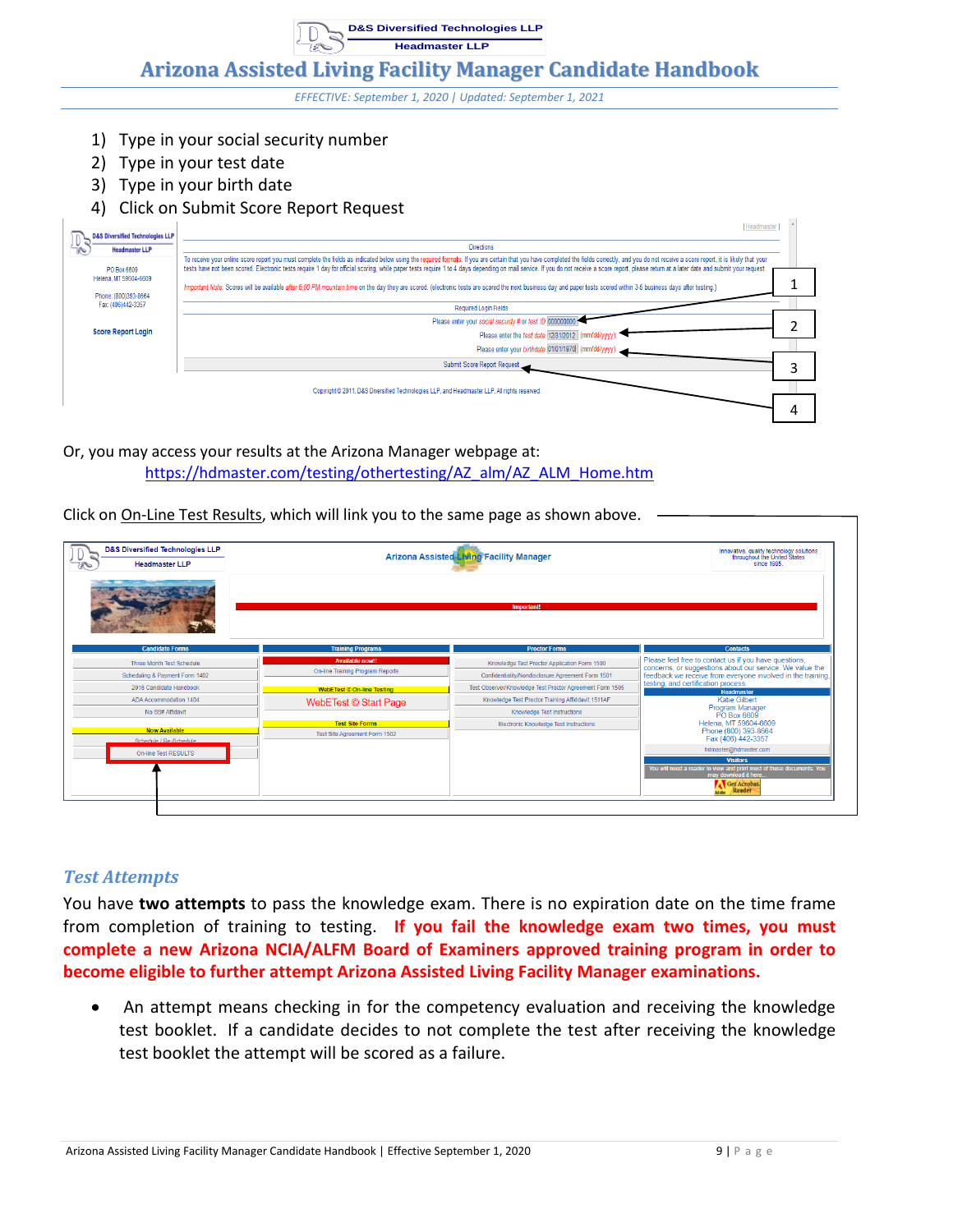## **Arizona Assisted Living Facility Manager Candidate Handbook**

*EFFECTIVE: September 1, 2020 | Updated: September 1, 2021*

#### <span id="page-13-0"></span>*Retaking the Assisted Living Manager Test*

In the event that you fail the knowledge exam, when you want to apply for a retest, you will need to repay for your retake before you can schedule a new exam date:

You can schedule a test or re-test online at the Arizona Manager webpage with your secure Test ID# and Pin# by clicking on [Schedule/Reschedule.](https://www.dandsdiversifiedtech.com/cgi-bin/CGIRegMaster/login?StateAbbrv=AF&logtype=Schedule)

You will need to pay with a VISA or MASTERCARD before you are able to schedule. Call D&SDT-Headmaster at (800)393-8664 if assistance is needed or to get your ID# and Pin#.

You may also schedule a re-test by completing the [Scheduling and Payment Form 1402AF](https://hdmaster.com/testing/othertesting/AZ_alm/afformpages/afforms/1402AF.pdf) available on the Arizona Manager webpage, click on the Scheduling and Payment Form 1402 under the "Candidate Forms" column.

- Fill out Exam types and Fee payment on a new Scheduling and Payment Form 1402AF and choose test dates from the [Three Month Test Schedule](https://www.dandsdiversifiedtech.com/cgi-bin/CGIRegMaster/schedule?StateAbbrv=AF) and write them on the Scheduling and Payment Form 1402AF under Option 1 (Regional Test Site Schedule).
- You will need to submit your Scheduling and Payment Form 1402AF to Headmaster, along with your payment *made payable to* **Headmaster** (money order, cashier's check, facility check, Visa or MasterCard - no personal checks or cash are accepted), either by fax at (406)442-3357 (\$5.00 extra fax fee applies), email a[t hdmaster@hdmaster.com](mailto:hdmaster@hdmaster.com) (scan or image and attach) or mail to P.O. Box 6609, Helena, MT 59604.

If you need assistance scheduling your re-test, please call D&SDT-Headmaster at (800)393-8664. We are able to assist you in scheduling a test or re-test date as long as your fees have been paid first.

#### <span id="page-13-1"></span>*Test Review Requests*

You may request a review of your test results or dispute any other condition of your testing. **There is a \$25 test review deposit fee.** To request a review, you must submit the PDF fillable [Test Review](https://www.pdffiller.com/en/link_to_fill/556709955.htm)  [Request and Payment](https://www.pdffiller.com/en/link_to_fill/556709955.htm) Form 1403 available on D&SDT-Headmaster's main webpage at [www.hdmaster.com](http://www.hdmaster.com/) (before you get to the Arizona Assisted Living Facility Manager webpage). Submit the Test Review Fee of \$25 (MasterCard, Visa or debit card) and a detailed explanation of why you feel your dispute is valid (upload with Form 1403) via the PDF fillable Test Review Request and Payment Form 1403 **within three (3) business days** from official scoring of your test (excluding Saturdays, Sundays and Holidays). Late requests will be returned and will not be considered.

**NOTE:** Please call D&SDT-Headmaster at (800)393-8664 during regular business hours, Monday through Friday, 8:00AM to 6:00PM MST, excluding Holidays, and discuss the test outcome you are questioning before committing to sending the \$25 test review request deposit fee. Many times, once you have further details about the scoring of your test, you will understand the scoring process and learn how you can better prepare yourself for subsequent exam attempts. If, after discussion with D&SDT-Headmaster staff, you still have a concern with your testing process that affected the outcome of your exam, you may submit a Test Review Request.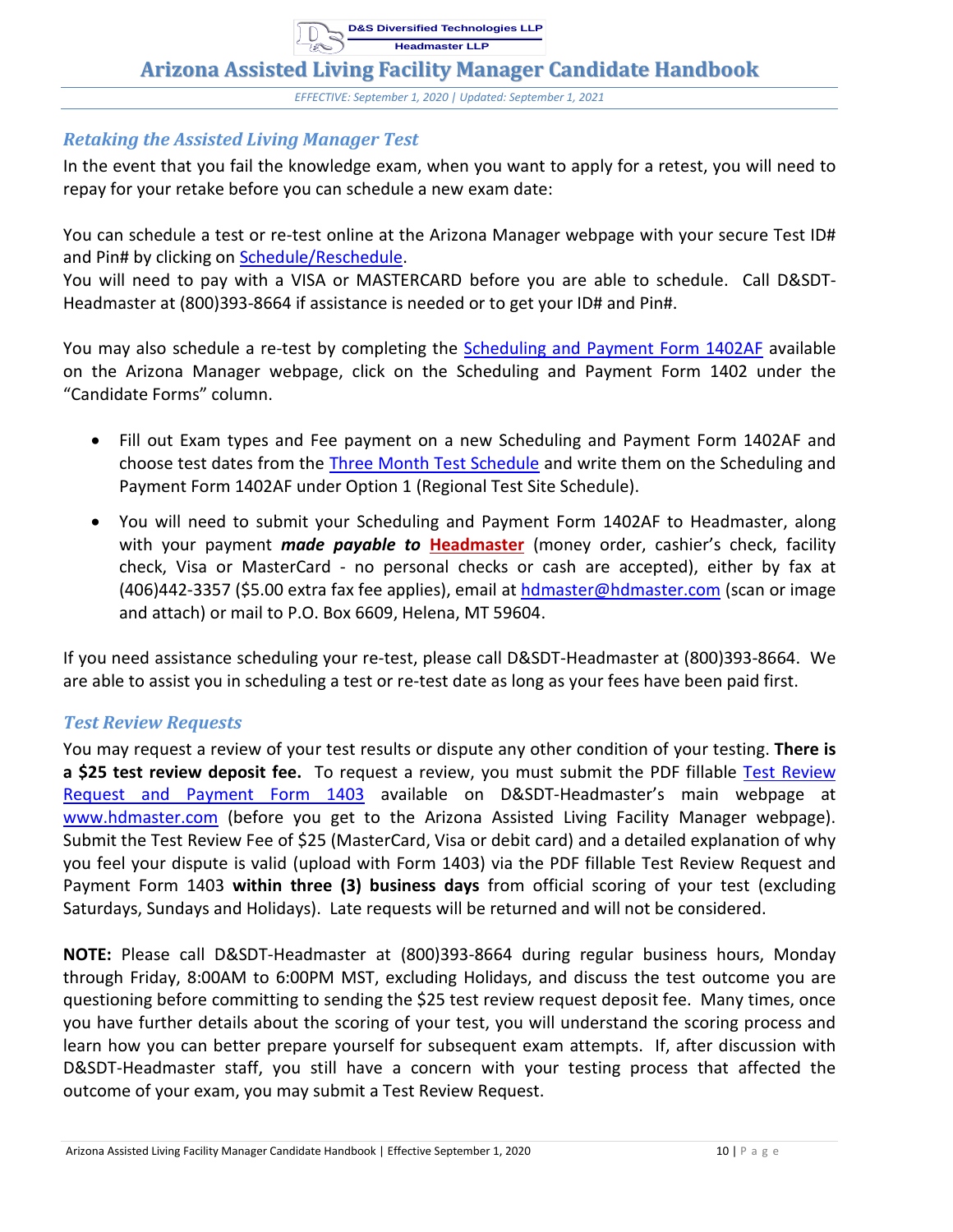#### **Arizona Assisted Living Facility Manager Candidate Handbook**

*EFFECTIVE: September 1, 2020 | Updated: September 1, 2021*

The likely outcome of your review will determine who pays for your re-test. If the results of the review are in your favor, D&SDT-Headmaster will pay your re-test fee. D&SDT-Headmaster will review your detailed recollection, your knowledge test markings and will re-check the scoring of your test and may contact you and/or the RN Test Observer/Knowledge Test Proctor for any additional recollection of your test. After a candidate reaches the age of 18, D&SDT-Headmaster will only discuss test results or test disputes with the candidate or the candidate's training program/instructor. D&SDT-Headmaster will not review test results or disputes with family members or anyone else on behalf of the candidate once the candidate is 18 years of age. D&SDT-Headmaster will complete your review request within 10 business days of the receipt of your timely review request and will email the review results to your email address and to the Arizona NCIA/ALFM Board of Examiners.

## <span id="page-14-0"></span>**Assisted Living Facility Caregiver and Manager Registry**

After you have successfully passed the Knowledge Test, your name will be placed on the Arizona Assisted Living Facility Caregiver and Manager Registry for prospective employers, etc., to verify that you have passed an Arizona Assisted Living Facility Manager course.

The Assisted Living Facility Caregiver and Manager Registry can be accessed at: [https://az.tmuniverse.com](https://az.tmuniverse.com/) under PUBLIC SEARCH, type in your last name and click SEARCH:

| TestMaster Universe  |                                          |                                                                                         |                                                                               |                                                         |
|----------------------|------------------------------------------|-----------------------------------------------------------------------------------------|-------------------------------------------------------------------------------|---------------------------------------------------------|
| Arizona              |                                          |                                                                                         |                                                                               | Not logged in yet. Login                                |
| Welcome,             |                                          |                                                                                         |                                                                               |                                                         |
| Login                | Please log in using the form below       |                                                                                         | <b>Facility Login</b>                                                         | This form is for testing facility members to login only |
| Email                | Email or Username                        |                                                                                         | <b>Training Program ID:</b>                                                   | <b>Training Program ID</b>                              |
| Password             | Password                                 |                                                                                         | Password                                                                      | Password                                                |
|                      | Sign in                                  |                                                                                         |                                                                               | Sign in                                                 |
| <b>Public Search</b> |                                          |                                                                                         |                                                                               |                                                         |
| Search By:           | Q Search<br>$\overline{\mathbf{z}}$<br>- |                                                                                         |                                                                               |                                                         |
| First                | Last                                     | <b>Last Updated</b>                                                                     |                                                                               |                                                         |
|                      |                                          |                                                                                         | No Candidates Found                                                           |                                                         |
|                      |                                          |                                                                                         |                                                                               |                                                         |
|                      |                                          |                                                                                         |                                                                               |                                                         |
|                      |                                          | Copyright @2013 D&S Diversified Technologies LLP / Headmaster LLP, All Rights Reserved. |                                                                               |                                                         |
|                      |                                          |                                                                                         | Script executed in 0.0090 seconds, 0 SQL query(s) and 1MB of PHP memory used. |                                                         |
|                      |                                          |                                                                                         |                                                                               |                                                         |

1)Under PUBLIC SEARCH - Type in the LAST NAME of the candidate you wish to verify has completed training

| 2) Click on Search |
|--------------------|
|                    |

| TestMaster Universe  |          |                                    |          |                     |                             |                                                         |                  |   |                          |
|----------------------|----------|------------------------------------|----------|---------------------|-----------------------------|---------------------------------------------------------|------------------|---|--------------------------|
| <b>Arizona</b>       |          |                                    |          |                     |                             |                                                         |                  |   | Not logged in yet. Login |
| Welcome,             |          |                                    |          |                     |                             |                                                         |                  |   |                          |
| Login                |          |                                    |          |                     | <b>Facility Login</b>       |                                                         |                  |   |                          |
|                      |          | Please log in using the form below |          |                     |                             | This form is for testing facility members to login only |                  |   |                          |
|                      | Email:   | Email or Username                  |          |                     | <b>Training Program ID:</b> | Training Program ID                                     |                  |   |                          |
|                      | Password | Password                           |          |                     | Password                    | Password                                                |                  |   |                          |
|                      |          | Sign in                            |          |                     |                             | Sign in                                                 |                  |   |                          |
|                      |          |                                    |          |                     |                             |                                                         |                  |   |                          |
|                      |          |                                    |          |                     |                             |                                                         |                  |   |                          |
| <b>Public Search</b> |          |                                    |          |                     |                             |                                                         |                  |   |                          |
| Search By:           |          | candidate                          | Q Search |                     |                             |                                                         |                  |   |                          |
|                      |          |                                    |          |                     |                             |                                                         |                  |   |                          |
| First                |          | Last                               |          | <b>Last Updated</b> |                             |                                                         |                  |   |                          |
| Sample               |          | Candidate                          |          | 10/31/2013 03:19 PM |                             |                                                         | View Record<br>н | 3 |                          |
|                      |          |                                    |          |                     |                             |                                                         |                  |   |                          |

#### 3)Click on VIEW RECORD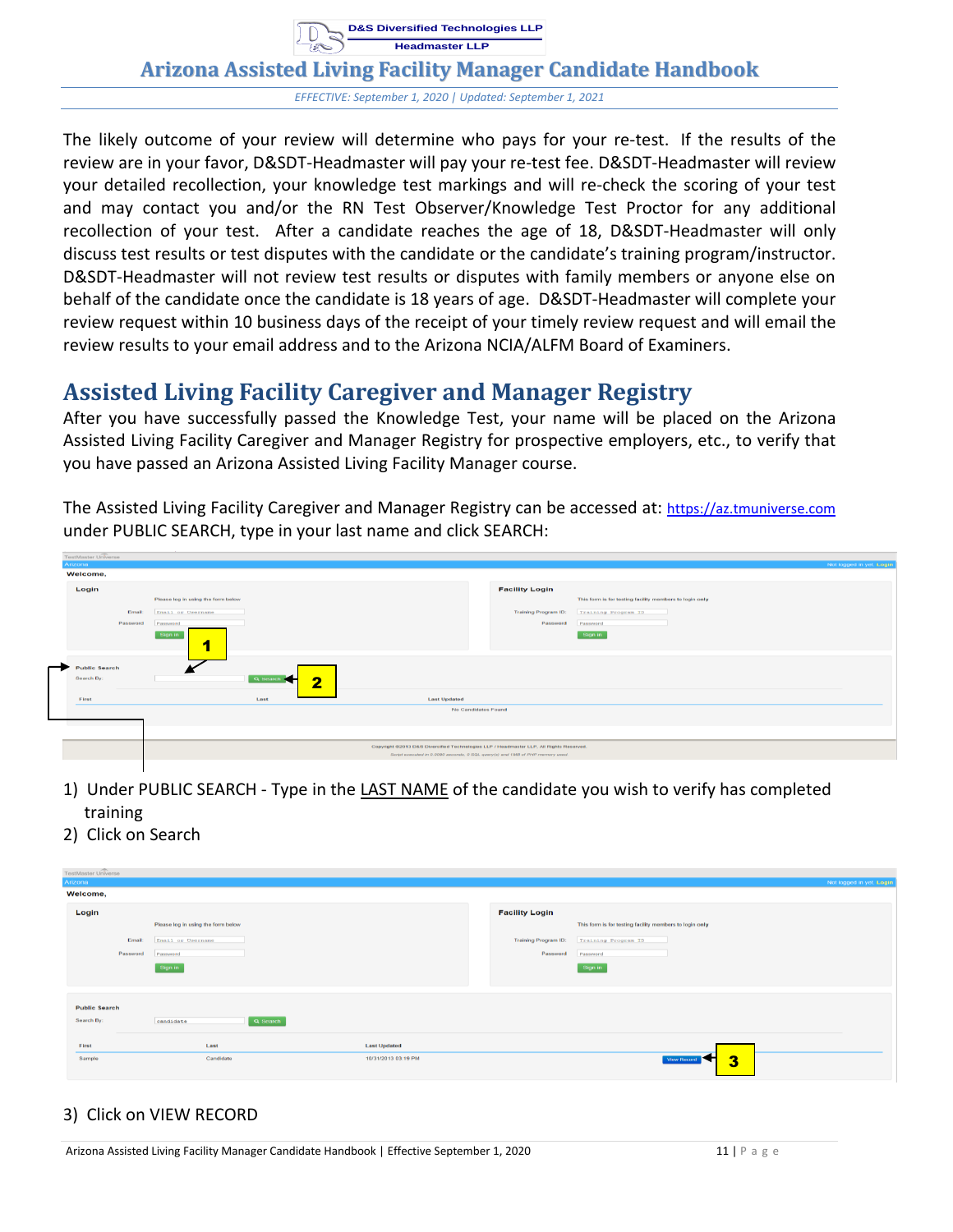**Arizona Assisted Living Facility Manager Candidate Handbook**

*EFFECTIVE: September 1, 2020 | Updated: September 1, 2021*

| TestMaster Universe                         |            |                         |                                                                                         |                              |                           |                          |
|---------------------------------------------|------------|-------------------------|-----------------------------------------------------------------------------------------|------------------------------|---------------------------|--------------------------|
| Arizona                                     |            |                         |                                                                                         |                              |                           | Not logged in yet. Login |
| <b>Sample Candidate</b>                     |            |                         |                                                                                         |                              |                           |                          |
| Name                                        |            |                         |                                                                                         |                              |                           |                          |
|                                             |            |                         |                                                                                         |                              |                           |                          |
| First:                                      | Sample     |                         |                                                                                         |                              |                           |                          |
| Middle:                                     | <b>N/A</b> |                         |                                                                                         |                              |                           |                          |
| Maiden:                                     | N/A        |                         |                                                                                         |                              |                           |                          |
| Last:                                       | Candidate  |                         |                                                                                         |                              |                           |                          |
|                                             |            |                         |                                                                                         |                              |                           |                          |
| Other info                                  |            |                         |                                                                                         |                              |                           |                          |
|                                             |            |                         |                                                                                         |                              |                           |                          |
| Zipcode:                                    |            |                         |                                                                                         |                              |                           |                          |
|                                             |            |                         |                                                                                         |                              |                           |                          |
| <b>Completed Training(s)</b>                |            |                         |                                                                                         |                              |                           |                          |
|                                             |            |                         |                                                                                         |                              |                           |                          |
| <b>Training Name</b>                        |            | <b>Eligible to Test</b> | <b>Exam Passed</b>                                                                      | <b>Training Program Name</b> | <b>Certificate Number</b> |                          |
|                                             |            |                         |                                                                                         |                              |                           |                          |
| Assisted Living Facility Caregiver Training |            | 10/20/2013              | 10/30/2013                                                                              | <b>Practice Site</b>         | AZ00041                   |                          |
|                                             |            |                         |                                                                                         |                              |                           |                          |
|                                             |            |                         |                                                                                         |                              |                           |                          |
|                                             |            |                         |                                                                                         |                              |                           |                          |
|                                             |            |                         | Copyright @2013 D&S Diversified Technologies LLP / Headmaster LLP, All Rights Reserved. |                              |                           |                          |
|                                             |            |                         | Script executed in 0.0050 seconds, 5 SQL query(s) and 1.25MB of PHP memory used.        |                              |                           |                          |

#### **Completed training information is shown to verify the candidate has completed the required training.**

*Training Name* – Assisted Living Facility Caregiver Training OR Assisted Living Facility Manager **Training** 

*Eligible to Test* – this is the date the candidate was ELIGIBLE TO TEST (completed the course requirements)

*Exam Passed* – this date is the date the candidate passed the exam and is the *COMPLETION OF COURSE DATE*

*Training Program Name* – the name of the training program where the candidate completed their training

*Certificate Number* – the number that will be on the candidate's completion certificate

#### <span id="page-15-0"></span>*Certificate of Completion*

Once candidates successfully pass their Assisted Living Facility Manager exam, Training Programs are required to print Certificates of Completion from the Registry for their candidates as proof for employment that their candidates have successfully completed an Arizona Assisted Living Facility Manager course. *Please contact your training program after you pass your exam and request your Certificate of Completion.*

Your Certificate of Completion from your Training Program is proof for employment that you have successfully completed an Arizona Assisted Living Facility Manager course. Please direct any prospective employer requests to the PUBLIC SEARCH on the Assisted Living Facility Caregiver and Manager Registry or they may call D&SDT-Headmaster at (800)393-8664.

## <span id="page-15-1"></span>**The Knowledge Exam**

You may be required to re-present your ID when you enter the knowledge test room. Please keep your ID with you during the entire exam day.

The Knowledge Test Proctor will provide instructions for taking the Knowledge Test. You will have a maximum of ninety (90) minutes to complete the 50 question Knowledge Test. You will be told when fifteen (15) minutes remain. You may not ask questions about the content of the Knowledge Test (such as "What does this question mean?").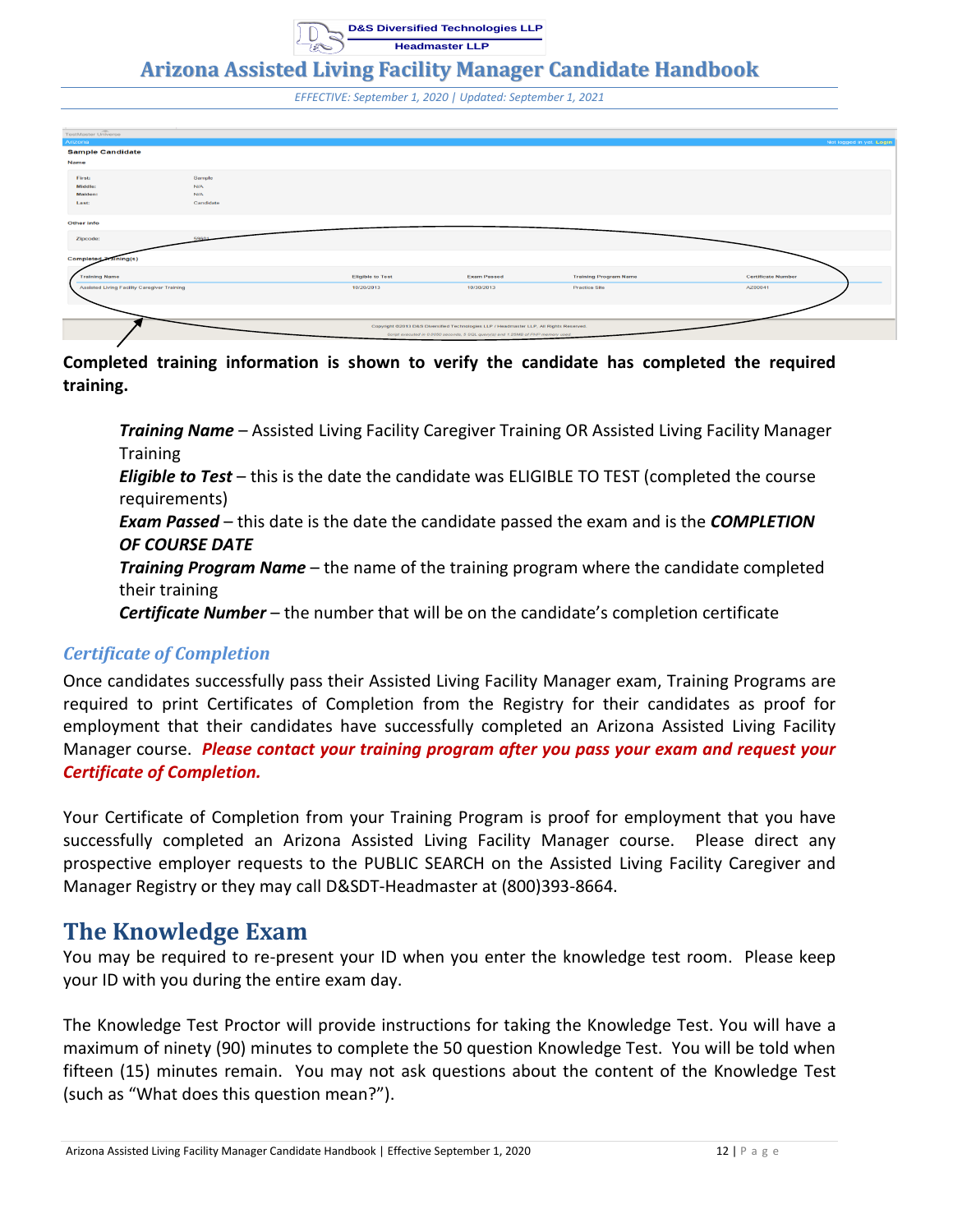**Arizona Assisted Living Facility Manager Candidate Handbook**

*EFFECTIVE: September 1, 2020 | Updated: September 1, 2021*

#### **You must have a score of 75% or better to pass the knowledge portion of the exam.**

Electronic testing called WebEtest© using Internet connected computers is utilized at all sites in Arizona. The Knowledge test portion of your exam will be displayed on a computer screen for you to read and key in your answers.

Per the Arizona NCIA/ALFM Board of Examiners, translation dictionaries are not allowed during testing. Scratch paper is also not allowed during testing.

All test materials must be left in the testing room. Anyone who removes or tries to remove materials, notes or information from the testing room is subject to prosecution and will be reported to their training program.

#### <span id="page-16-0"></span>*Knowledge Test Content*

The Knowledge Test consists of 50 medication management multiple-choice questions. Questions are selected from subject areas based on the Arizona Assisted Living Facility Manager test plan and include questions from all the required categories as defined in the Arizona NCIA/ALFM Board of Examiners regulations. The subject areas are as follows:

| <b>SUBJECT AREA</b>                    | <b>NUMBER OF QUESTIONS</b> |
|----------------------------------------|----------------------------|
| <b>Financial Management</b>            |                            |
| Legal Management                       | 6                          |
| <b>Medication Management</b>           | 8                          |
| Personnel Management                   | 8                          |
| <b>Physical Environment Management</b> | 8                          |
| <b>Resident Services Management</b>    | 14                         |

**\*\*\*\*\*\*\*\*\*\*\*\*\*\*\*\*\*\*\*\*\*\*\*\*\*\*\*\*\*\*\*\*\*\*\*\*\*\*\*\*\*\*\*\*\*\*\*\*\*\*\*\*\*\*\*\*\*\*\*\*\*\*\*\*\*\*\*\*\*\*\*\*\*\*\*\*\*\*\*\*\*\*\*\*\*\*\*\*\*\*\*\*\*\*\*\*\*\*\***

## <span id="page-16-1"></span>**Knowledge Test Vocabulary List**

| abandonment                          |
|--------------------------------------|
| abbreviations HVAC                   |
| abuse                                |
| accessibility                        |
| accounting                           |
| accounting methods                   |
| accounts receivable                  |
| addressing behaviors in service plan |
| addressing staff problems            |

| administration       |  |
|----------------------|--|
| administrator's      |  |
| responsibility       |  |
| administrator's role |  |
| admission            |  |
| admission agreement  |  |
| admission policies   |  |
| admitting resident   |  |
| advance directives   |  |

| advocate           |
|--------------------|
| age discrimination |
| aging              |
| aging in place     |
| <b>ALF survey</b>  |
| Alzheimer's        |
| approach to staff  |
| arteriosclerosis   |
| arthritis          |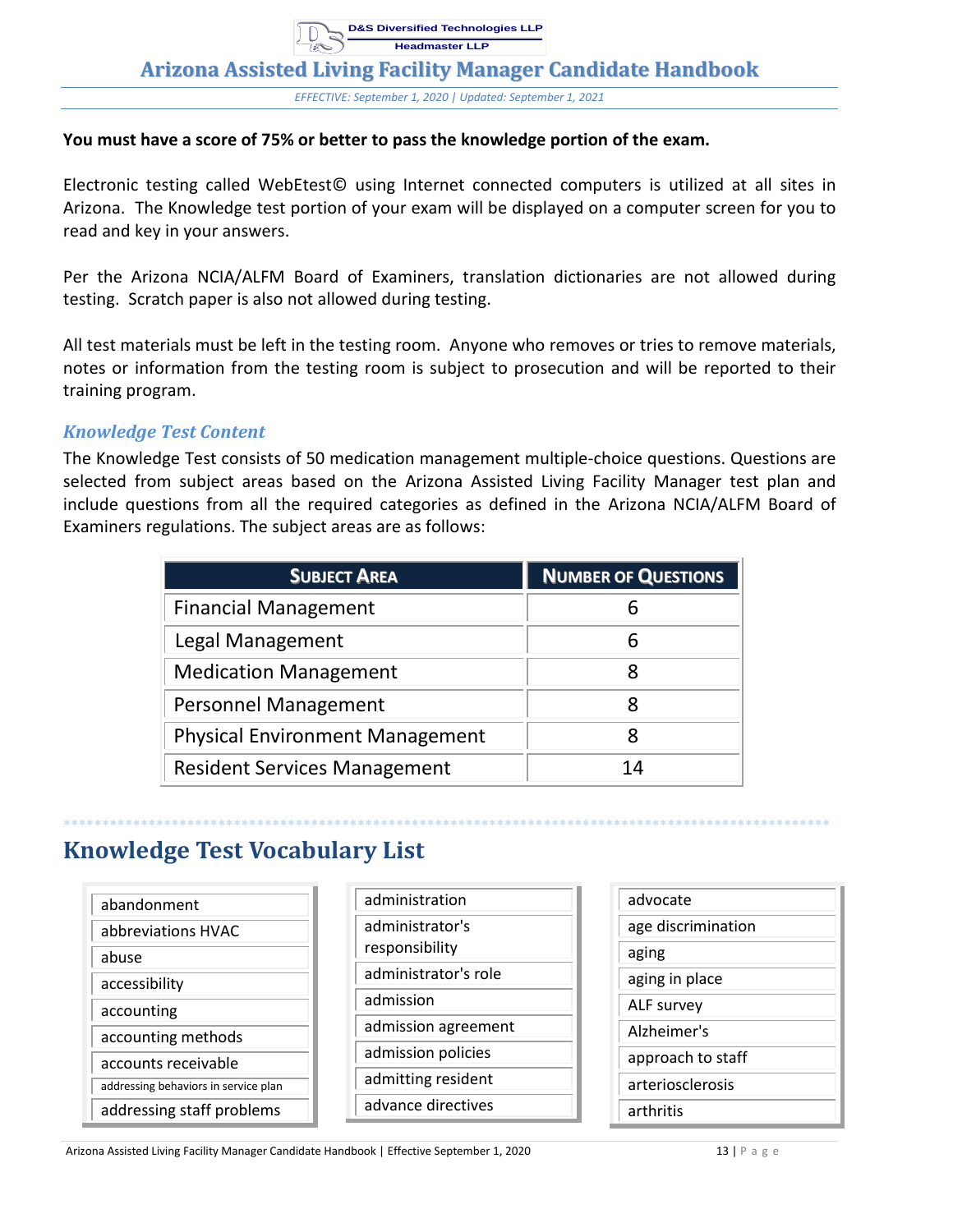## **Arizona Assisted Living Facility Manager Candidate Handbook**

| assessment               |
|--------------------------|
| assets                   |
| at will and just cause   |
| balance sheet            |
| balancing books          |
| behavior                 |
| behavior management      |
| benefits                 |
| blood sugar              |
| <b>Board order</b>       |
| body mechanics           |
| body temperature         |
| budget                   |
| budgeting                |
| calculations             |
| care                     |
| care models              |
| care plan                |
| <b>CEU</b>               |
| chronic disease          |
| cleaning                 |
| communication            |
| compensation             |
| components of marketing  |
| program                  |
| confidentiality          |
| conflict                 |
| congestive heart failure |
| cooking temperature      |
| corrective action        |
| court appointees         |
| <b>CQI</b>               |
| current asset            |
| debits and credits       |
| decubitus ulcer          |
| delegating               |
| delegation               |

| delinquent               |
|--------------------------|
| democratic management    |
| style                    |
| dependency               |
| diabetes                 |
| diet manual              |
| direct mail              |
| disagreement             |
| discharge                |
| discipline               |
| discrimination           |
| disease symptoms         |
| diseases                 |
| documentation            |
| documentation            |
| requirements             |
| documenting changes to   |
| service plan             |
| drug disposal            |
| dying                    |
| effective administration |
| effective management     |
| efficiency               |
| egress                   |
| emergencies              |
| emergency notification   |
| emergency preparedness   |
| plan                     |
| emergency procedure      |
| emergency transfer       |
| emergency transfers      |
| employee duties          |
| employee recognition     |
| empowering employees     |
| epidemic                 |
| ethics                   |
| evacuation               |
| evaluating behavior      |

| management<br>expected income<br>exploitation<br>facility expense<br>facility finances<br>facility license<br>fair labor standards<br>falls<br>faxed order<br><b>FICA</b><br>files<br>financial |
|-------------------------------------------------------------------------------------------------------------------------------------------------------------------------------------------------|
|                                                                                                                                                                                                 |
|                                                                                                                                                                                                 |
|                                                                                                                                                                                                 |
|                                                                                                                                                                                                 |
|                                                                                                                                                                                                 |
|                                                                                                                                                                                                 |
|                                                                                                                                                                                                 |
|                                                                                                                                                                                                 |
|                                                                                                                                                                                                 |
|                                                                                                                                                                                                 |
|                                                                                                                                                                                                 |
|                                                                                                                                                                                                 |
| financial abuse                                                                                                                                                                                 |
| financial management                                                                                                                                                                            |
| fines                                                                                                                                                                                           |
| fire                                                                                                                                                                                            |
| fire deaths                                                                                                                                                                                     |
| fire drills                                                                                                                                                                                     |
| fire sprinkler inspections                                                                                                                                                                      |
| first impression                                                                                                                                                                                |
| five rights                                                                                                                                                                                     |
| fixed cost                                                                                                                                                                                      |
| fixed costs                                                                                                                                                                                     |
| <b>FMLA</b>                                                                                                                                                                                     |
| food                                                                                                                                                                                            |
| food safety                                                                                                                                                                                     |
| form to establish                                                                                                                                                                               |
| exemptions                                                                                                                                                                                      |
| fraud                                                                                                                                                                                           |
| frayed cord                                                                                                                                                                                     |
| <b>FUTA</b>                                                                                                                                                                                     |
| glucose levels                                                                                                                                                                                  |
| grieving                                                                                                                                                                                        |
| guardian                                                                                                                                                                                        |
| handle and store linens                                                                                                                                                                         |
| health-care team                                                                                                                                                                                |
|                                                                                                                                                                                                 |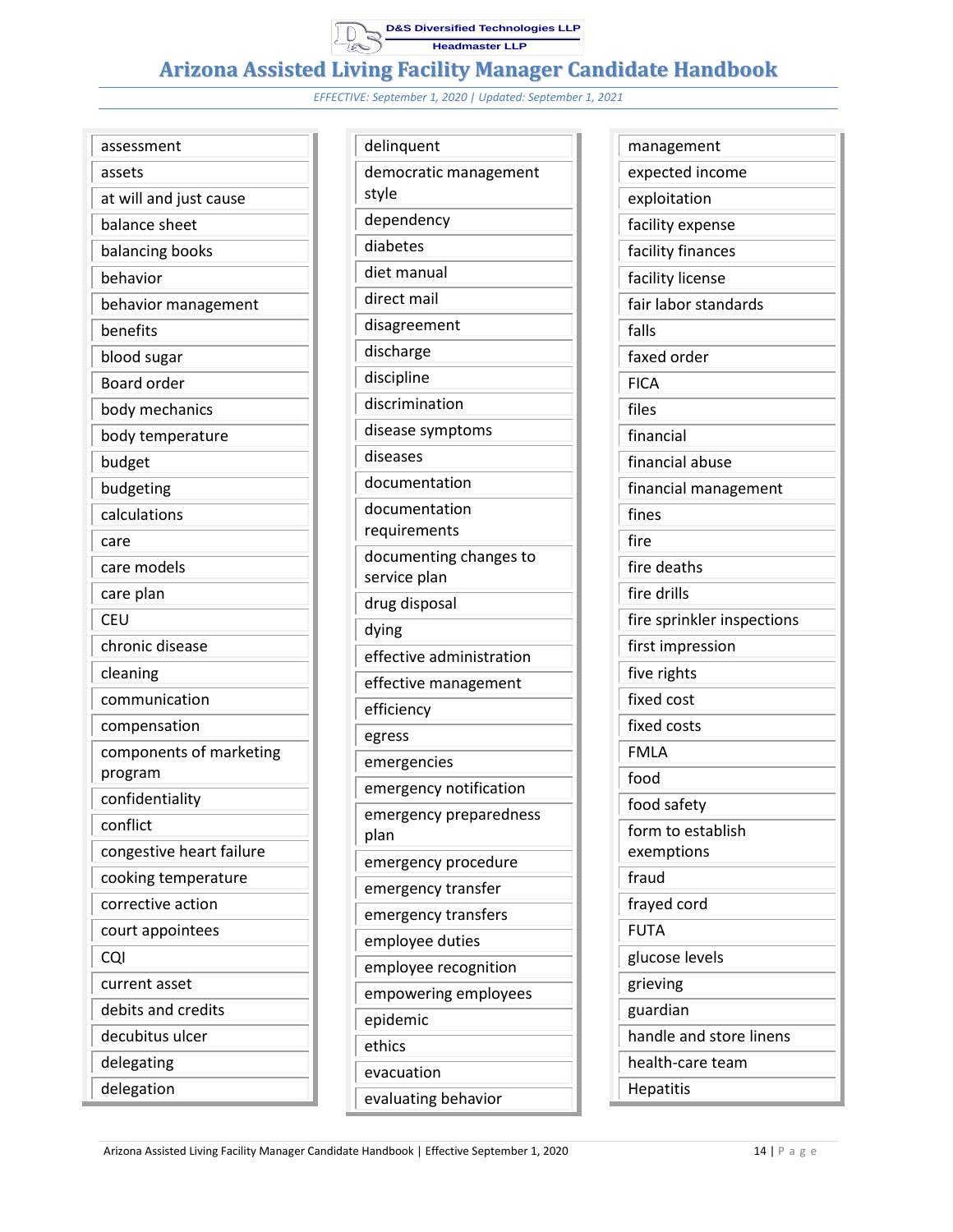## **Arizona Assisted Living Facility Manager Candidate Handbook**

| <b>HIPAA</b>                    |
|---------------------------------|
| hiring                          |
| hormone                         |
| hospice                         |
| hugging                         |
| hyperglycemia                   |
| hypoglycemia                    |
| identity loss                   |
| <b>IDR</b>                      |
| income                          |
| income statement                |
| infection                       |
| infection control               |
| infection prevention            |
| insomnia                        |
| inspections                     |
| insulin administration          |
| insurance                       |
| insurance options               |
| intake                          |
| interpersonal skills            |
| interview questions             |
| investigation                   |
| investigation policies          |
| isolation precautions           |
| job description                 |
| labor                           |
| labor law                       |
| leadership                      |
| legal defense                   |
| liabilities                     |
| license                         |
| liquidity                       |
| living will                     |
| lockout/tagout                  |
| maintaining resident<br>records |

| management              |
|-------------------------|
| management style        |
| marketing               |
| meal refusal            |
| measuring financial     |
| performance             |
| Medicaid                |
| medical records         |
| medical terminology     |
| Medicare part B         |
| Medicare payments       |
| medication              |
| medication assistance   |
| medication categories   |
| medication disposal     |
| medication occurrence   |
| medication policies     |
| medication record       |
| medication sheet        |
| mental health           |
| mental illness          |
| misappropriation        |
| mission statement       |
| mistreatment            |
| mobility                |
| models of care          |
| most common core issue  |
| <b>MSDS</b>             |
| musculoskeletal         |
| neglect                 |
| negligence              |
| nervous system          |
| net income              |
| net profit              |
| net worth               |
| notice of rate increase |
| nutrient                |

| obtaining medications          |
|--------------------------------|
| ombudsman                      |
| operation                      |
| orders                         |
| orientation                    |
| OSHA                           |
| osteoporosis                   |
| outside services               |
| over-the-counter               |
| medication                     |
| overtime                       |
| pacemaker                      |
| Parkinson's disease            |
| paying for care                |
| payroll exemptions             |
| performance appraisal          |
| performance evaluation         |
| personnel file                 |
| pest control                   |
| possible causes of behaviors   |
| postural changes               |
| power of attorney              |
| pressure sore                  |
| prevent transfer of infection  |
| privacy                        |
| PRN                            |
| problem solving                |
| profit                         |
| profit and loss                |
| promotion                      |
| psychiatric disorders in later |
| life                           |
| psychological disorder         |
| psychosocial adjustment        |
| purpose of training            |
| quality control                |
| quality improvement            |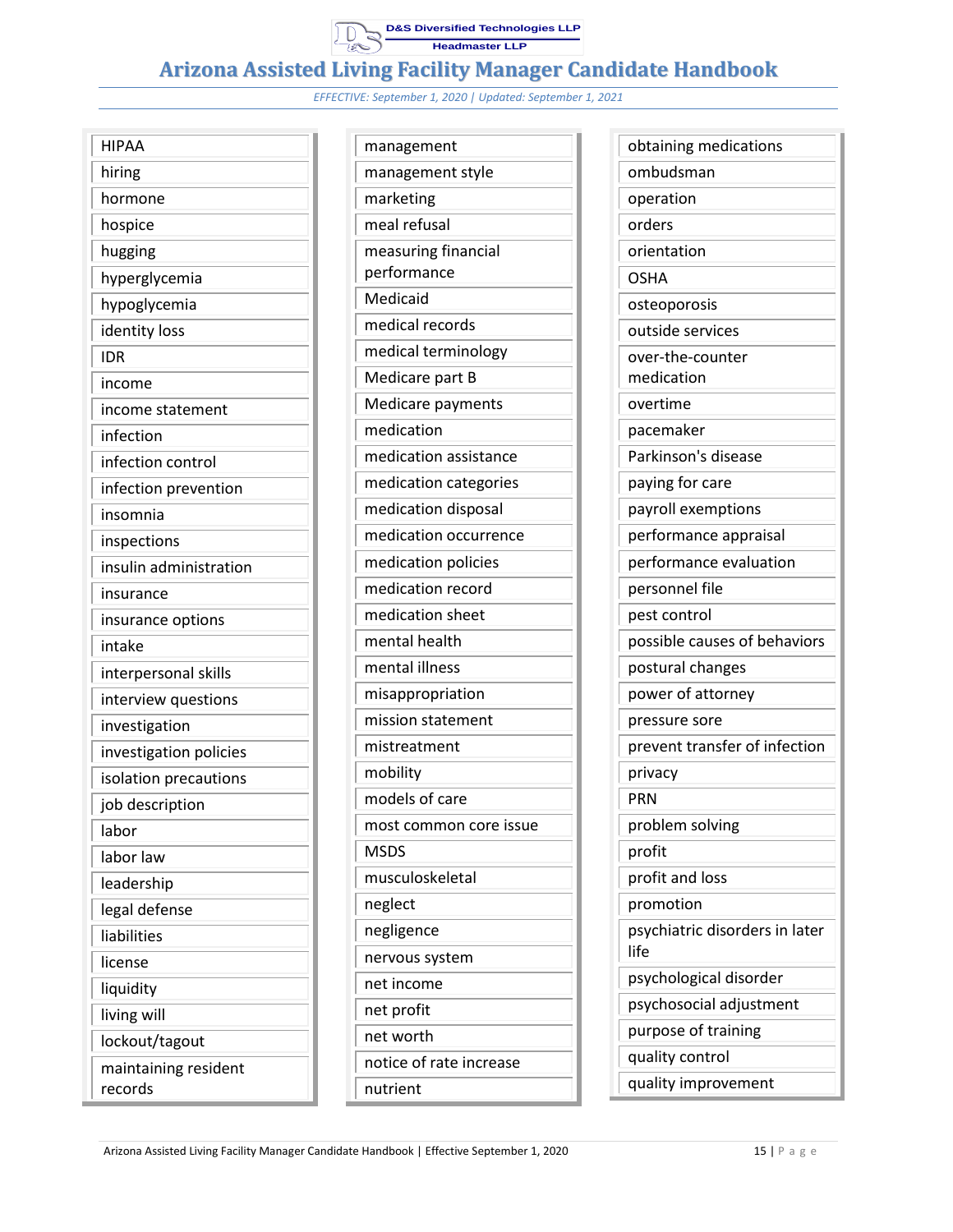## **Arizona Assisted Living Facility Manager Candidate Handbook**

| quality of life           |
|---------------------------|
| reasonable                |
| accommodations            |
| records                   |
| refusal                   |
| regulations               |
| reportable events         |
| reporting                 |
| representative payee      |
| reproductive system       |
| resident care             |
| resident care management  |
| resident centered care    |
| resident contract         |
| resident emergency        |
| resident fees             |
| resident independence     |
| resident needs            |
| resident records          |
| resident right to privacy |
| resident rights           |
| resident room square      |
| footage                   |
| resident smoking policies |
| resident's families       |
| responsible compliance    |
| person                    |

| restraint              |
|------------------------|
| retaliation            |
| revenue                |
| rights                 |
| safety                 |
| satisfaction survey    |
| service plan           |
| sexual harassment      |
| showers per resident   |
| side effect            |
| signed menu            |
| skin changes           |
| sliding scale          |
| snacks                 |
| staff training         |
| stage IV pressure sore |
| stored chemicals       |
| strategic planning     |
| substitution           |
| survey                 |
| survey availability    |
| taxes withheld         |
| <b>TBI</b>             |
| terminations           |
| toilets per resident   |
| training requirements  |

| unemployment insurance   |
|--------------------------|
| uniform assessment       |
| unused medication        |
| UTI                      |
| vacation and sick leave  |
| violent behavior         |
| wage garnishment         |
| wages                    |
| water test               |
| weight                   |
| weight loss              |
| withholding              |
| work performance         |
| worker's compensation    |
| written records tracking |
| controlled substances    |
|                          |